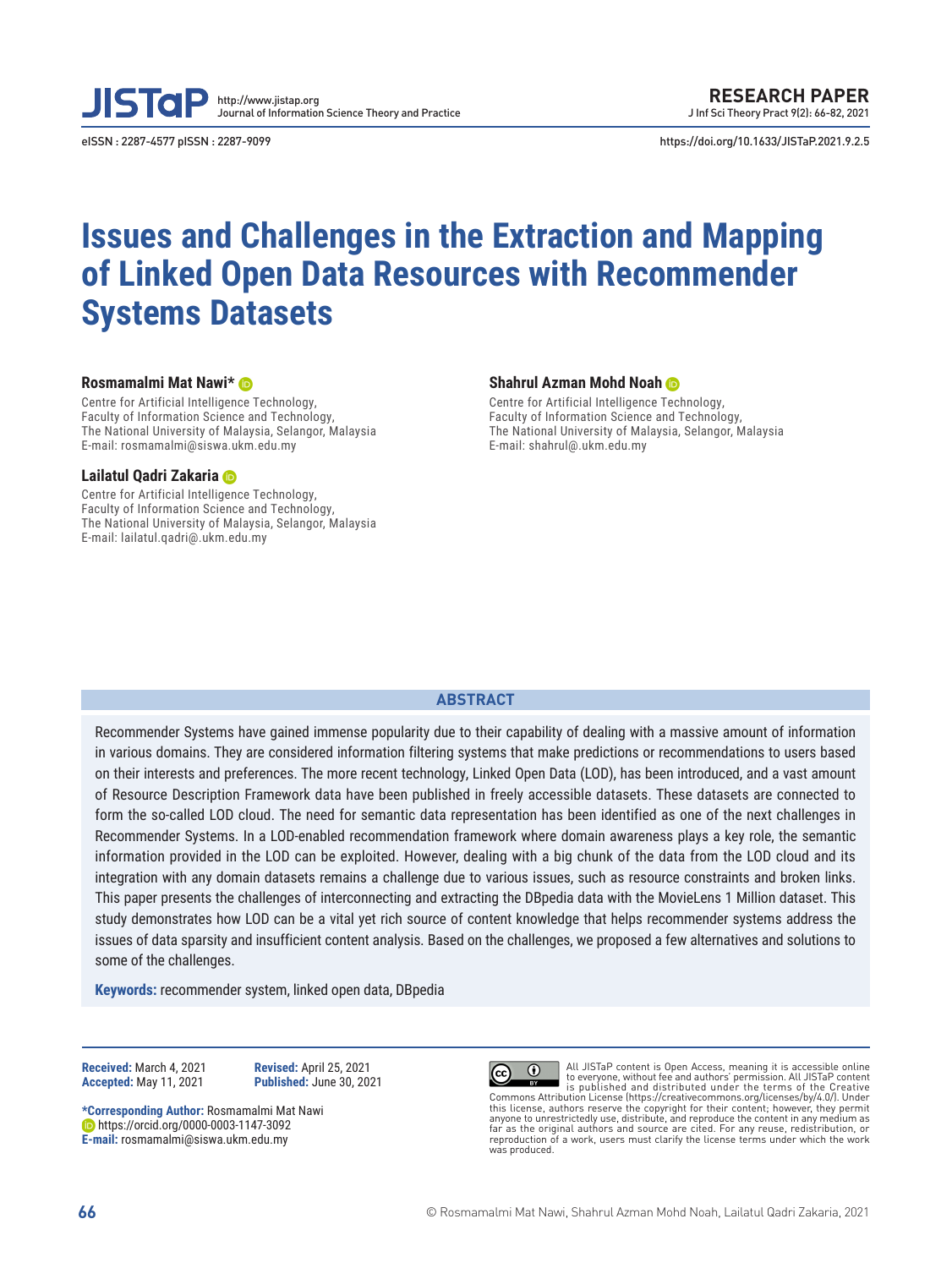# **1. INTRODUCTION**

Recommendation Systems (RS) technology is currently a successful solution to addressing knowledge overload problem with the ever-increasing amount of online knowledge. Given its widespread use in many web applications, the importance of RS cannot be overstated. Due to the issue of sparseness, cold start, overspecialization, and even the nature of scalability in recommender systems, many researchers have done a lot of research to overcome these limitations by adapting diverse recent technologies. Among the applied technologies are big data (Al-Barznji & Atanassov, 2017; Hammou et al., 2019; Maillo et al., 2017), semantic (Ameen, 2019; Barros et al., 2020; Figueroa et al., 2019), and deep learning (Feng et al., 2019; Sankar et al., 2020; Zhang et al., 2019).

RS quality often degrades when insufficient information or few ratings are available, which is a commonly well-known challenge in RS. RS performance can be improved by enriching the user's profile with relevant features and envisioning the recommendations' improvements using more structured and semantically richer data about the item. This valuable information or data presented in some form of knowledge bases can be effectively utilized in RS to overcome some of its major issues, such as sparsity and cold-start. Linked Open Data (LOD) is one such semantic dataset seen to be potentially exploited by RS to improve the recommendations' quality. Nonetheless, the knowledge of LOD should not be limited only to exploiting relationships among items or to enrich data about items and users. It can also produce implicit knowledge about them and their relationships.

LOD is a relatively new topic with enormous potential in a variety of fields (Yochum et al., 2020), including RS. Linked data-based RS (referring to recommender systems applying LOD) still struggle to develop recommendations for end-users with acceptable accuracy. This is explained by the need for data from both user profiles and item descriptions (Figueroa et al., 2019). There is also very little support for users who consume information published as LOD, most of which focus on searching and visualizing the collected data (Oliveira et al., 2017). They can display related vocabulary and data in facets; however, they do not recommend relevant information to infer users' interests (Franz et al., 2010).

Datasets such as the Million Song, LastFM, and MovieLens can be further enriched by being automatically mapped to the LOD identifiers. Then, additional features can be derived from publicly available knowledge bases like the DBpedia. For example, in the MovieLens dataset, we could get more granular features for movie representations using the LOD cloud. A large number of additional features can provide valuable information for various applications. It depends on how the data are provided for a particular item based on specific purposes. For example, if viewers like a movie with a specific director, they might also like other movies directed by the same director. In the movie domain, information about the movie's actors or directors is available via linked information. If the same actor starred in two movies, the two movies are linked. This will enable us in inferring new facts about movies, which can contribute toward more insightful details in the future. Such structured semantic data can be exploited to improve RS.

Previous research focusing on the mapping and extraction of MovieLens and IMDB can be found in the work of Peralta (2007), but the discussed challenges were mainly on the datasets and not related to linked data. Although works presented in Di Noia et al. (2012), Meymandpour and Davis (2015), and Kushwaha and Vyas (2014) describe approaches to integrate MovieLens and DBpedia, they did not describe and discuss the challenges encountered in extracting knowledge from the linked data (i.e., DBpedia) in terms of data quality and accuracy. Thus, this paper aims to discuss such challenges based on our experience and experiment in exploiting linked data to enhance the performance of recommender systems.

This paper demonstrates our study in exploring data about movies with two datasets: a public dataset of MovieLens 1 Million (ML1M), and DBpedia as the LOD dataset. Furthermore, we also present a general review of the LOD application to RS in existing works involving various elements. We then address the challenges of exploring linked data and the tasks for extracting and mapping for both used datasets. Based on the challenges, alternative solutions are proposed which may resolve some of the challenges.

To this end, we extract and integrate data provided by DBpedia and ML1M by applying the mapping set. The end of this study's contribution is that we provide a clean dataset  $(ML1M\text{-}DBpedia)^1$  with additional information for the movie list from the ML1M, enhanced with the 'director' and 'starring' data. The primary aim is to tackle sparsity issues in the RS by enriching the dataset with spe-

<sup>1</sup> The ML1M-DBpedia dataset is available for download at https://data.mendeley.com/datasets/ypwk2536gh/1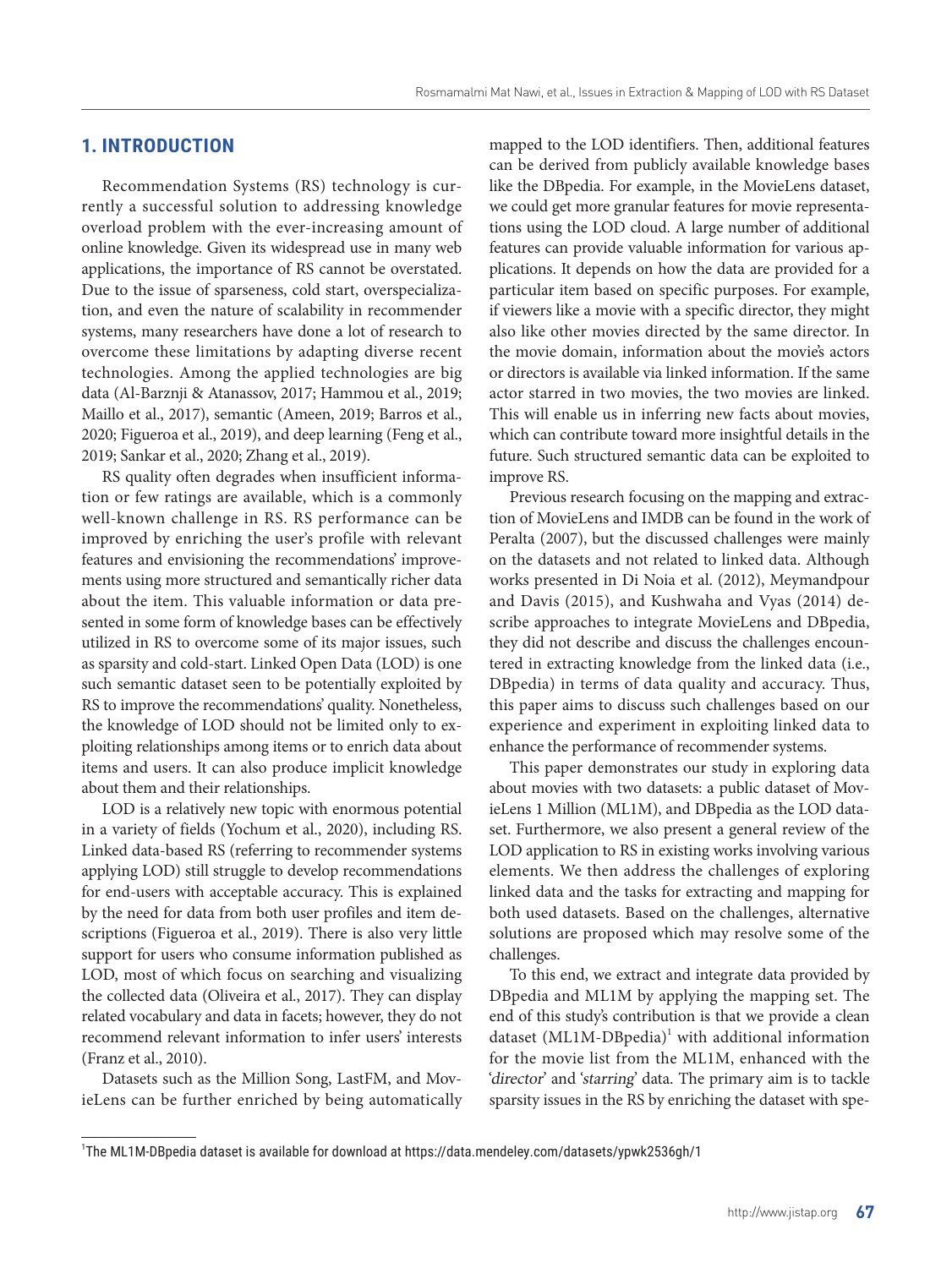cific attributes. From these findings, it can allow practitioners in the field to analyze, evaluate, and compare their works with existing approaches.

The paper is organized as follows. Section 2 provides background information of the relevant topics of this paper which are the RS and linked data. Section 3 discusses prior works on the application of LOD in RS. Section 4 then deals with our experimental procedure and setting of mapping ML1M to DBpedia. We discuss the challenges of the linked and extraction process between the two datasets in Section 5 and finally, Section 6 presents conclusion of our work.

# **2. LINKED OPEN DATA ON RECOMMENDER SYSTEM**

The application of Semantic Web (SW) technologies seems to offer promising solutions to the long-standing issues of recommender systems such as data sparsity and cold-start problems (Saat et al., 2018). This is due to the fact that SW contains structured knowledge which can be retrieved and exploited. Defining information using SW concepts will enable data to be retrieved and integrated in more meaningful and effective ways (Hidayat et al., 2012) by incorporating data from a wide range of sources.

Using different knowledge representation languages such as Resource Description Framework (RDF), W3C Web Ontology Language, and Uniform Resource Identifier (URI) protocols has allowed data to be interoperable. As a consequence, the data can be shared and reused across a wide range of platforms, applications, and communities. Yadav et al. (2020) declare that the aim is to link data from various isolated applications, highlight the importance of publicly bringing out data for other applications to use, and connect the data using standard schema.

LOD denotes freely accessible semantic data on the Web. Combining Linked Data and Open Data yields the concept of LOD. LOD's aim is to make data semantically linked and machine-processable (Alshammari & Nasraoui, 2019). The DBpedia is one of LOD's significant contributions (Auer et al., 2007), which has been recognized as one of the valuable sources for building RS. DBpedia data can be easily and readily extracted using the SPARQL query language and the defined properties mentioned in its ontology. This valuable information presented in a linked knowledge base can be effectively utilized in RS.

The existence of interconnected LOD datasets allows

federated queries to be performed between different datasets (Cappiello et al., 2016). Thus, users can integrate data obtained from other information sources by leveraging the links between the datasets. Furthermore, with the LOD cloud containing relevant information to extend the feature set and increase granularity (Kuchař, 2015), it could produce new and unique data. So, the newly gained (or inferred) knowledge from LOD is seen as a potential to address the issues of serendipity in recommendations, as discussed by Saat et al. (2018) and Deshmukh et al. (2018).

#### 2.1. DBpedia

DBpedia is a dataset containing Wikipedia data and a project to make it accessible on the Web in a standardized manner. It helps one to query and integrate Wikipedia data with other web sources. Around 4.6 million resources are defined in the English version of DBpedia, with the majority of them (about 4.2 million) classified using the DBpedia ontology. There are about 60 properties for the Film<sup>2</sup> class in DBpedia.

A rich set of semantic data (referring to LOD) is accessible through SPARQL endpoints. DBpedia alone has billions of triples covering a wide range of topics (e.g., people, places, films, and books). Despite the fact that different endpoints may employ different vocabularies and ontologies, they all share a standard platform to access and retrieve semantic data, which is the SPARQL query language. Based on Ferré (2017), composing SPARQL queries is a time-consuming and error-prone task and is primarily inaccessible to most prospective users of semantic data. However, being a W3C standard that is widely utilized, SPARQL's expressivity and scalability for huge RDF stores are two of its advantages. This is likely to have contributed to SPARQL engines that are highly optimized (e.g., Virtuoso, Jena TDB).

There are over 3 billion triples in the DBpedia instance and it is one of the primary interlinking hubs in the LOD (Lehmann et al., 2015). As the data are envisioned for machine-to-machine utilization, however, an acceptable presentation makes them adversely relevant for end-users (Raynaud et al., 2018). Details about users or items are also freely accessible in the LOD cloud in RDF format. This information can be easily retrieved using a SPARQL query endpoint by providing only two types of information: the URI of the required resource and the name of its attribute.

 $^{2}$ Available at http://mappings.dbpedia.org/server/ontology/classes/Film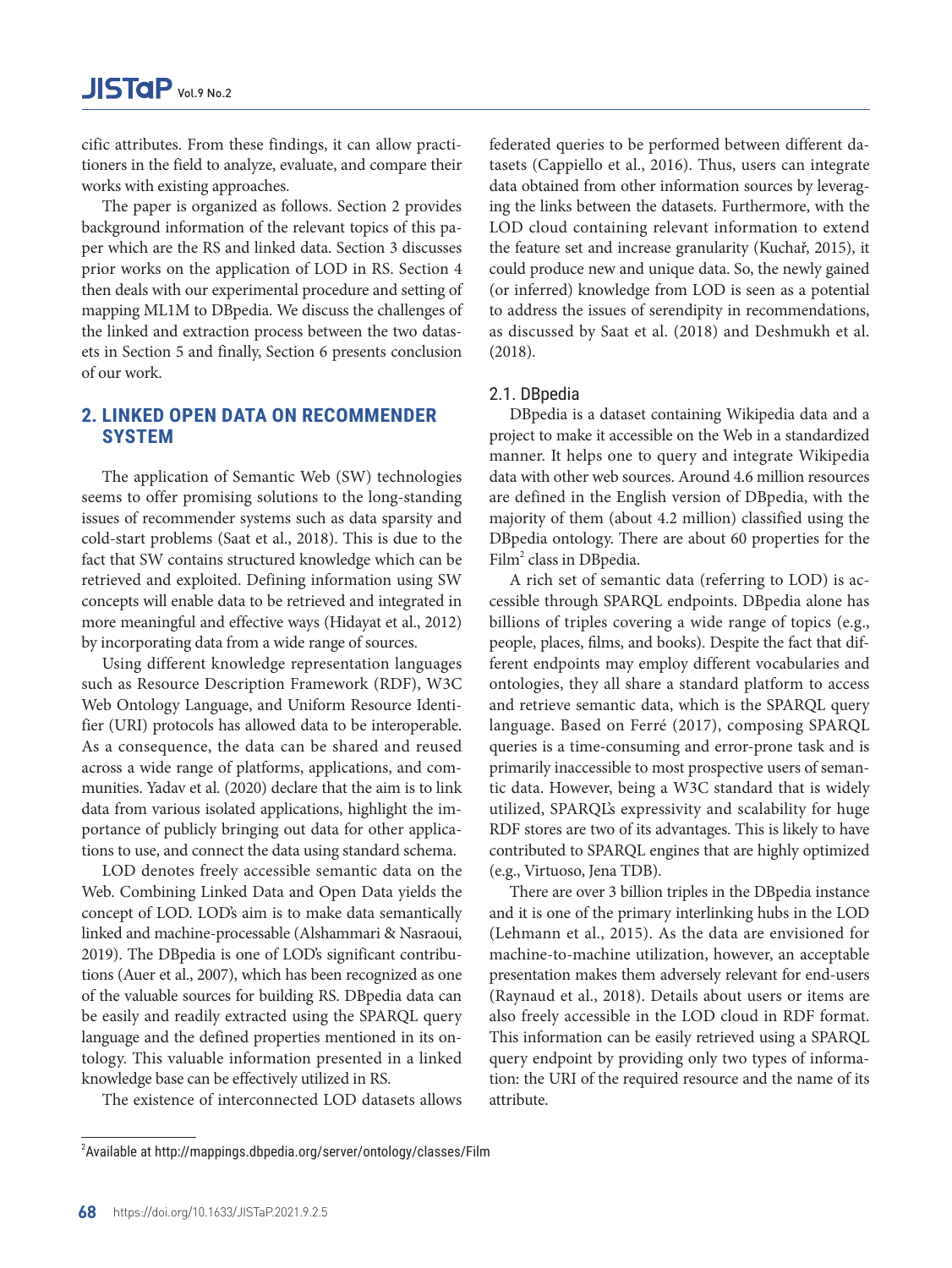#### 2.1. Recommender Systems

Recommender Systems (RS) delineates a decisionmaking approach for users on complex information platforms. It can effectively recommend the relevant information to end-users (Zarzour et al., 2018). It is used in our daily lives for various reasons, including the recommendation of products, movies, music, news, and books. These recommendations are based on the user's historical behaviour and other users' behaviour having a similar taste.

The fundamental concept of the RS is based on the premise that if users share the same habits when shopping in online shops, choosing similar artists, reading the same news, or watching the same movies, they are assumed to have similar behaviours in the future. In other words, the RS predicted users' expectations for products and suggested objects so that other users will possibly like them. Currently, recommendation algorithms are widely used in many applications including Amazon, Spotify, Facebook, and TripAdvisor.

The RS can analyze items in two ways: explore items in terms of how users like them or how similar users like the same items, or explore items in terms of how users popularise items, irrespective of the user's similarities. Based on the two fundamental principles of the RS, it can be classified by the main three well-known techniques: Content-based filtering (CB) (Albatayneh et al., 2018; Lops et al., 2019), Collaborative filtering (CF) (Franz et al., 2010; Osman et al., 2020), and Hybrid-based filtering (HB) (Aggarwal, 2016; Jannach et al., 2010). HB technique combines one or more approaches to compensate for the weaknesses of the single methods. Another technique is Knowledge-based (KB), which is inferred between user requirements and items' features described in a certain knowledge base (Dell'Aglio et al., 2010; Ameen, 2019).

A large amount of research has focused on movie recommendation (Jamil et al., 2020; Vilakone et al., 2018), music recommendation (Nguyen et al., 2015; Vall et al., 2019), health recommendation (Nilashi et al., 2020; Stratigi et al., 2020), digital library recommendation (Beel et al., 2016), e-learning (Albatayneh et al., 2018; Pereira et al., 2018), e-commerce recommendation (Chu et al., 2020; Petrova et al., 2019), tourism recommendation (Delic et al., 2018; Yochum et al., 2020), and many other areas.

Recently, Group Recommender Systems (GRS) have become an effective tool for consulting and recommending items according to a group of like-minded users' choices. As the name suggests, a GRS is a system that provides recommendations to a group of users. GRS has been designed, instead of providing one or more items to individuals, to concurrently recommend them to a group with similar interests to satisfy each of them (Nozari & Koohi, 2020). Furthermore, domains such as movies, restaurants, and tourism may typically deal with a group of users. Some works that deal with recommendations to a group of users are Roy et al. (2018), Nawi et al. (2020), and Wang et al. (2020).

#### 2.1.1. Issues in Recommender Systems

Scalability, high computation, diversity (Yadav et al., 2020), and gray sheep (Erion & Maurizio, 2017) are among the concerns when designing an efficient recommendation system. However, above all, two core issues have piqued researchers' interest in the RS area, which are the cold-start and data sparsity problems. The former occurs during registration of a new user or adding up new resources or items in the system. Apparently, there will be no details in the system regarding the user's interest or preferences for any particular item. In contrast, the latter arises because users usually rate a small portion of the available items. Since there are few ratings, it is uncertain that two users or objects would have similar ratings. As a result, scores are predicted based on a small number of neighbours, which may degrade the recommendation quality since there is insufficient data, or no ratings at all are available (Tomeo et al., 2015). Some works that tackle these issues are by means of item correlation in social networks (Cao et al., 2019; Hong et al., 2015), manipulating user profile demography (Baňas et al., 2015; Xu et al., 2018), enhanced filtering and prediction technique (Mohamed et al., 2019; Ortega et al., 2016), and exploiting external knowledge such as the DBpedia (Meymandpour & Davis, 2015; Di Noia et al., 2016).

## **3. PRIOR WORK**

Several works that address recommendations in numerous domains have been suggested in the literature, even though very few methods take advantage of the LOD initiative to provide efficient recommendations. LOD was often used to mitigate the cold-start and data sparsity issues associated with collaborative recommendation (Vall et al., 2019; Yadav et al., 2020). This section presents the prevalent research work of semantic-based approaches to the RS. As in Table 1, we categorize the previous research on RS applying semantic technology based on both elements of RS and LOD.

LOD-based recommendation research has its emergence in the ground of ontology-based RS pioneered by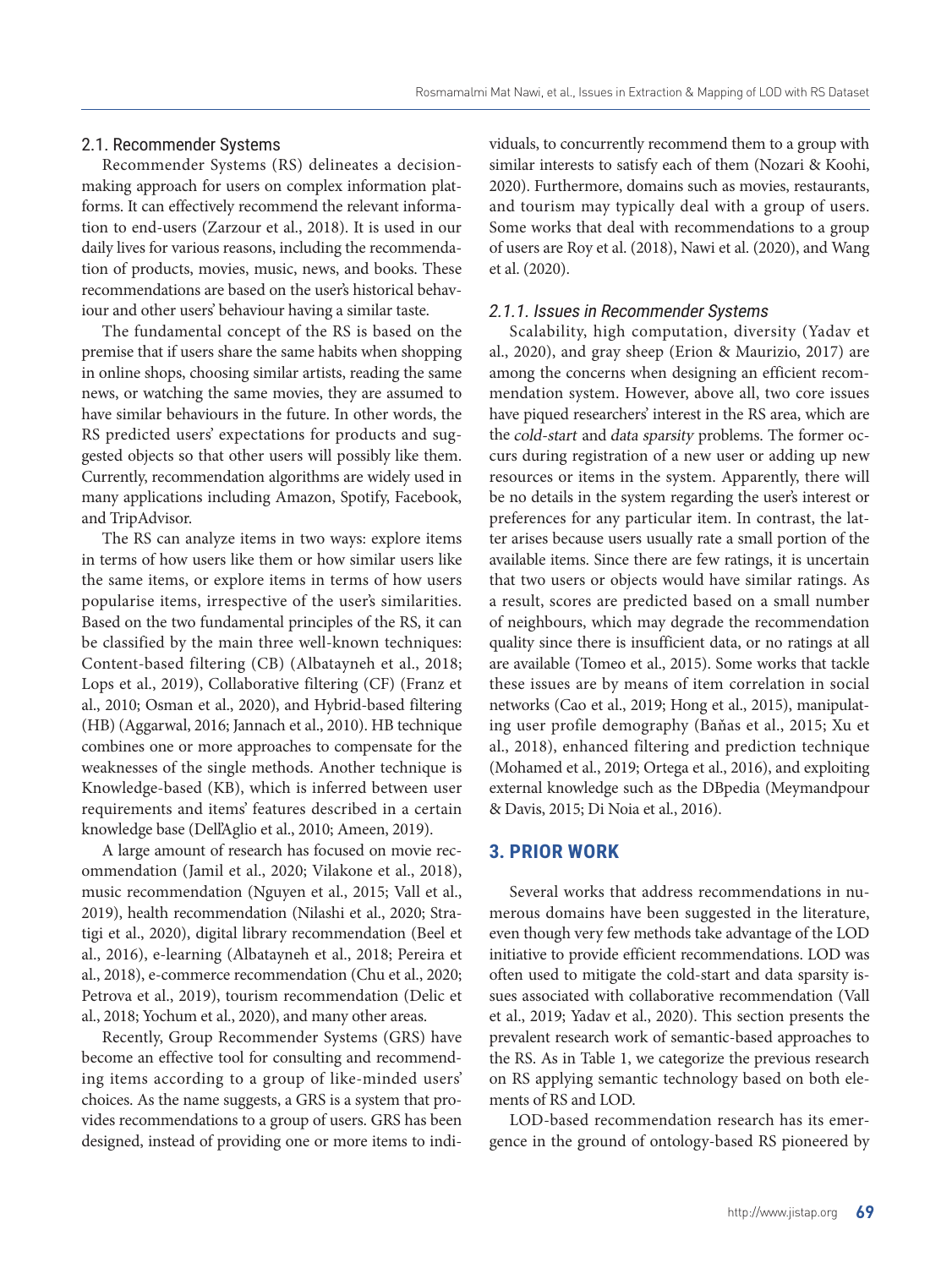## **Table 1.** Application of LOD in Recommender Systems

| <b>Study</b>                      | Domain / Dataset                                                                       | <b>RS</b> elements                                                                         | LOD elements                                                                                      |
|-----------------------------------|----------------------------------------------------------------------------------------|--------------------------------------------------------------------------------------------|---------------------------------------------------------------------------------------------------|
| Yadav et al. (2020)               | Movie / ML1M + Yahoo!<br>Webscope R4 +<br>DBpedia + FOAF                               | - New User Cold Start<br>- HB<br>- User profile (social network)                           | - Item similarity-based ontology<br>- FOAF                                                        |
| Figueroa et al. (2019)            | DBpedia + iMDB                                                                         | - Novelty & accuracy<br>- Heterogeneous information network                                | - AlLied framework<br>- Simple Knowledge Organization<br>System (SKOS)                            |
| Zhao et al. (2019)                | Multidomain / Freebase +<br>ML20M + Amazon + LFM-1b                                    | - KB<br>- Heterogeneous information network                                                | - Linkage analysis: popular &<br>recency                                                          |
| Alshammari and Nasraoui<br>(2019) | Multidomain / ML100k + Book<br>crossing + DBpedia                                      | - CF model-based, matrix factorization<br>- Explanation of recommendation                  | - Semantic knowledge graph<br>- Semantic measure distance:<br><b>LDSD</b>                         |
| lana et al. (2019)                | Conference / SciGraph +<br>WikiCFP                                                     | - CB<br>- Recommendation-based<br>(author, keyword, abstract)<br>- Neural network approach | - Computer Science Ontology (CSO)                                                                 |
| Nilashi et al. (2018)             | Movie / iMDB + ML1M + Yahoo! - CF model-based (SVD)<br>Webscope R4                     | - Isu scalability and sparseness                                                           | - Film ontology<br>(http://www.movieontology.org/)<br>- Semantic similarity between item          |
| Pereira et al. (2018)             | Education / Open University                                                            | - User profile and interest in education<br>(social network)                               | - Semantic representation<br>(ontology of FOAF and SIOC)<br>- Semantic search                     |
| Srinivasan and Mani<br>(2018)     | Movie / ML20M                                                                          | - topN recommendation<br>- Diversity of recommendation                                     | - Movie based graph (LOD)                                                                         |
| Palumbo et al. (2017)             | Movie / ML1M                                                                           | - HB<br>- topN recommendation<br>- Heterogenous information network                        | - Knowledge graph                                                                                 |
| Vagliano et al. (2017)            | Multidomain / iMDB +<br>LibraryThing + Amazon +<br>DBpedia + Wikidata +<br>Yago + ML1M | - User review<br>- Novelty, diversity recommendation<br>- topN recommendation              | - Semantic annotation, AIDA                                                                       |
| Musto et al. (2017)               | Multidomain / ML1M +<br>DBBook + LastFM                                                | - CF<br>- Graph-based recommendation                                                       | - Integrate knowledge from LOD<br>cloud<br>- Feature selection<br>(semantic-aware recommendation) |
| Piao and Breslin (2016)           | Music / DBpedia                                                                        | - Similarity measure<br>- Vector Space Model                                               | - Semantic measure distance:<br>LDSD                                                              |
| Oliveira et al. (2017)            | Movie / DBpedia + LinkedMDB                                                            | - Degree of social relation<br>(social network)                                            | - Ontology<br>- Semantic measure distance:<br><b>LDSD</b>                                         |
| Di Noia et al. (2016)             | Multidomain / ML1M +<br>LibraryThing + LastFM +<br><b>DBpedia</b>                      | - CF with topN recommendation<br>- Feature selection, Random Forest model                  | - Semantic path-based                                                                             |
| Meymandpour and Davis<br>(2015)   | Film / $ML100k + ML1M +$<br>DBpedia + LinkedMDB +<br>Freebase + Yago                   | $-HB$<br>- Matrix factorization (SVD++)                                                    | - Item semantic analysis                                                                          |
| Rowe (2014)                       | Film / MovieTweetings                                                                  | - SVD++ algorithm                                                                          | - Semantic aware                                                                                  |
| Ko et al. (2014)                  | Mobile TV / MobileIPTV +<br>DBpedia + LinkedMDB +<br>Freebase                          | $-CF$<br>- Limited content of the item and user data                                       | - Semantic cluster based on LOD<br>category                                                       |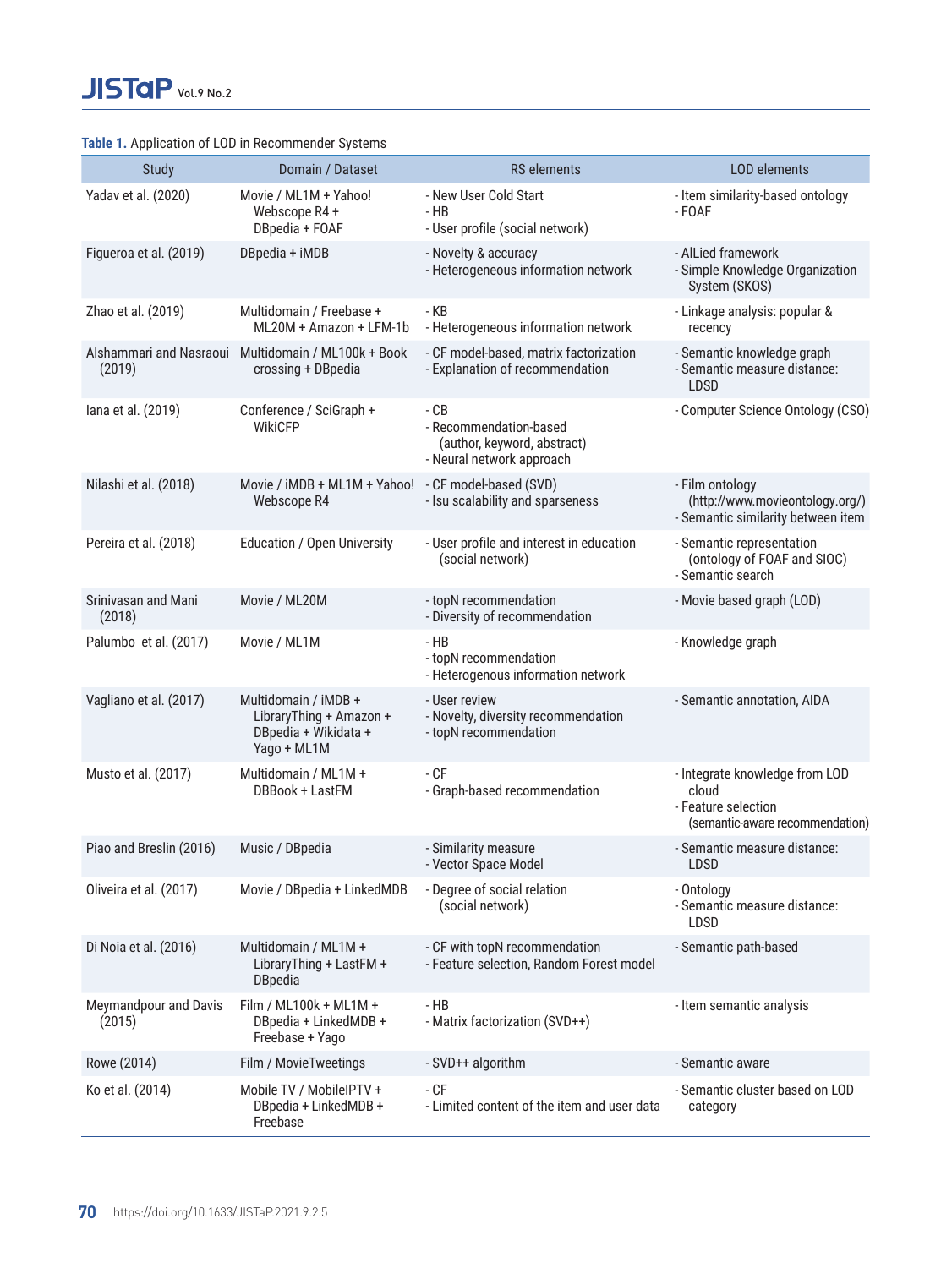| Study                     | Domain / Dataset                                         | <b>RS</b> elements                                                                                               | <b>LOD</b> elements                                                        |
|---------------------------|----------------------------------------------------------|------------------------------------------------------------------------------------------------------------------|----------------------------------------------------------------------------|
| Ostuni et al. (2013)      | Multidomain / ML1M +<br>LastFM + DBpedia                 | $-HB$ (CF + CB)<br>- topN recommendation<br>- Random Forests, Gradient Boosted<br><b>Regression Trees (GBRT)</b> | - Graph semantic<br>- Semantic Vector Space Model<br>(sVSM)                |
| Yang et al. (2013)        | Movie / ML100k + DBTropes                                | - CF<br>- Implicit data<br>- Slope One algorithm                                                                 | - Implicit item relation LOD-based<br>- Semantic measure distance:<br>LDSD |
| Mirizzi et al. (2012)     | Movie / ML100k + DBpedia +<br>LinkedMDB + Freebase       | - CB<br>- Cold start issue<br>- Facebook application                                                             | - Semantic similarity between item<br>- sVSM                               |
| Bostandjiev et al. (2012) | Music / LastFM + DBpedia +<br>Facebook API + Twitter API | - HB<br>- Explaining aspect<br>(interaction and visualisation)                                                   | - Semantic Web API, social Web                                             |
|                           |                                                          |                                                                                                                  |                                                                            |

#### **Table 1.** Continued

LOD, Linked Open Data; RS, Recommendation Systems; ML1M, MovieLens 1 Million; FOAF, Friend of a Friend; SIOC, Semantically-Interlinked Online Communities; HB, hybrid-based filtering; KB, knowledge-based; CF, collaborative filtering; CB, content-based filtering; LDSD, Linked Data Semantic Distance; AIDA, referring to online tool for entity detection and disambiguation.

Middleton et al. (2004). Several research efforts investigate RS based on linked data, and the wealth of data provided by the LOD cloud can be seen in Table 1. In much of the latest literature, authors have exploited DBpedia mainly to extract valuable information. As limited content or information is the core issue in the RS, LOD has significantly played a significant role, and many researchers are taking advantage of using it.

Bostandjiev et al. (2012) developed an application named "TasteWeights," which is a kind of RS in which users' preferences for music genres are extracted from Facebook. DBpedia is exploited to discover all of the music played by new artists in the same genre that the active user liked, and then recommends the same to other users. Another DBpedia-based similarity measure has been proposed by Meymandpour and Davis (2015). The authors adopted Partitioned Information Content, a similarity measure inspired by Information Theory. They adapted to LOD's scenario to determine the similarity of two resources defined by LOD properties. The authors have utilized DBpedia extensively to define or modify various similarity measures based on LOD properties (Piao & Breslin, 2016).

More recently, Zhao et al. (2019) present the first public linked KB dataset for RS, named "KB4Rec v1.0," which has linked three commonly used RS datasets with the popular KB Freebase. AlLied, developed by Figueroa et al. (2019), refers to a framework for selecting, evaluating, and creating algorithms to recommend resources from Linked Data (LD) belonging to different application domains. Diversity-Ensured Semantic-aware Item REcommenda-

tion (DESIRE), presented by Srinivasan and Mani (2018), deals with a consistent and dependable knowledge source in order to significantly improve quality and provide a diverse topN recommendation list.

The LD can be analyzed through the perspective of its graph structure. The study by Musto et al. (2017), Srinivasan and Mani (2018), Iana et al. (2019), and Ostuni et al. (2013) are among works focusing on graph structure linked-based in RS. LD in graph-based algorithms uses this structure to compute relevance scores for items expressed as nodes in a graph. Semantic exploration with feature selection by Musto et al. (2017) generates semantic-aware recommendations, and the authors studied the impact of the LOD's knowledge on a graph-based recommendation algorithm's overall performance. The results presented in Musto et al. (2017) affirm that knowledge from the LOD cloud can have a significant impact on the recommendation algorithm. In Rowe (2014), the authors developed a semantic-aware extension of the SVD++ model, named "SemanticSVD++." It incorporates semantic item categories into the model. Meanwhile, Ko et al. (2014) apply semantics for clustering television program category and content.

Path-based algorithms compute similarities for producing recommendations using knowledge about semantic paths within a graph structure. Di Noia et al. (2016) introduced "SPRank," which uses LOD to combine machine learning with learning the best path to consider relying on learning to rank for topN recommendation, while Ostuni et al. (2013) demonstrate how to use LOD sources and a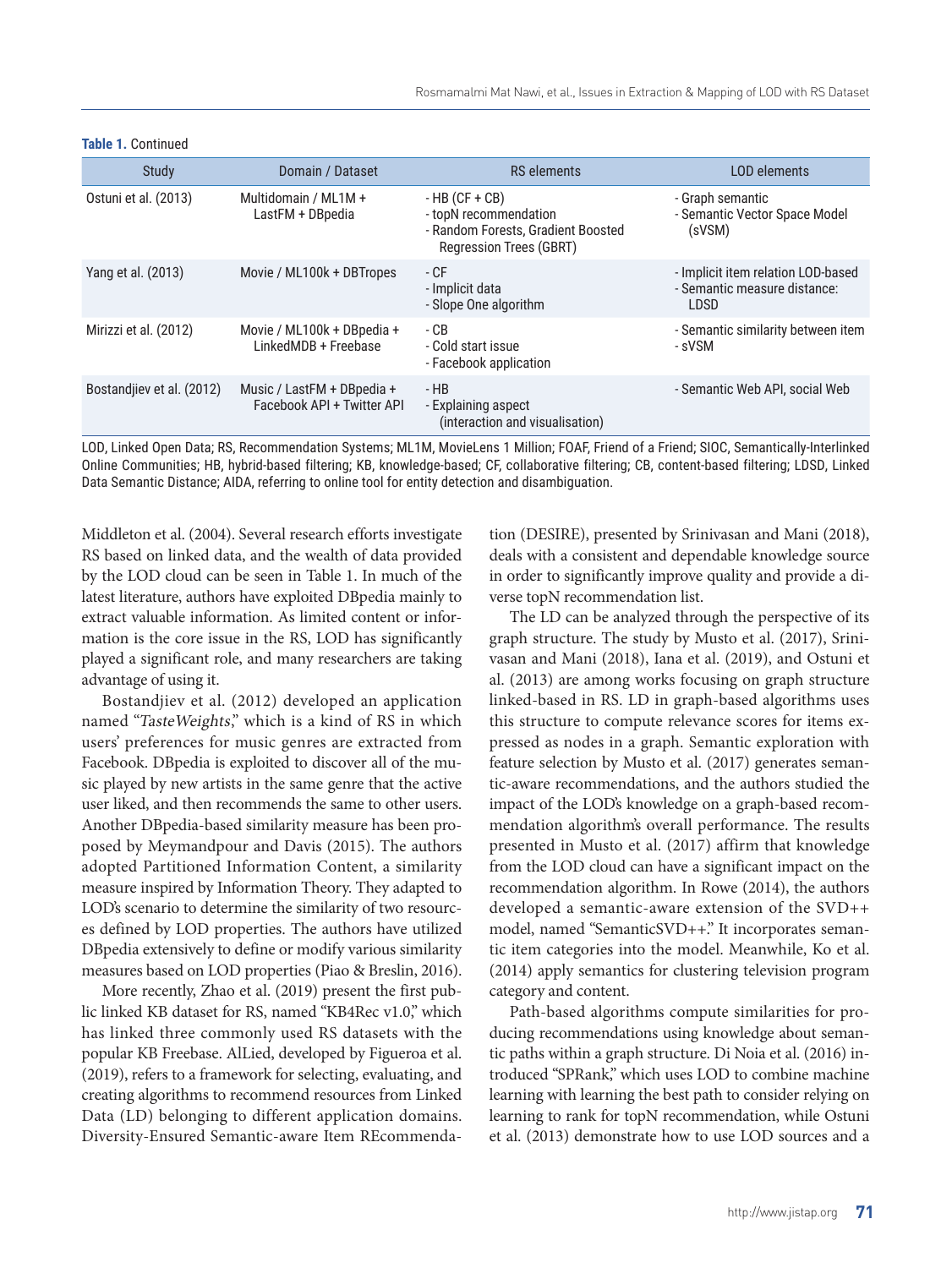hybrid filtering approach to generate topN recommendations from implicit feedback. Iana et al. (2019) have been recently exploiting SciGraph to provide users with recommendations of conferences to submit their publications to and utilize it for information on past conferences and publications. They also apply WikiCfP for details on upcoming seminars.

Another exciting direction concerning the exploitation of LOD for RS is explored in social networks, as in Mirizzi et al. (2012), Oliveira et al. (2017), and Pereira et al. (2018), by implementing the semantic representation of ontology concept. In the educational domain, Pereira et al. (2018) present an infrastructure able to extract users' profiles and educational context from Facebook, and recommend educational resources. Their study proposes the techniques of information extraction and SW technologies for extraction, enrichment, and definitions of user-profiles, and interests are represented using Friend of a Friend (FOAF). The Semantically-Interlinked Online Communities ontology was used in their study to represent all groups that users join. "Entity2rec," introduced by Palumbo et al. (2017), is an approach to learning user-item relatedness from knowledge graphs for topN item recommendation. They use a knowledge graph via node2vec, encompassing collaborative information from user feedback and item information from LOD.

MORE, introduced in Mirizzi et al. (2012), is a movie recommendation application that works in tandem with Facebook. The remarkable aspect about MORE is that besides analyzing the content, it also considers the user's Facebook profile to overcome the cold-start problem in RS. Oliveira et al. (2016) consume the LOD in RS, adopting the social network and linking to more than one LOD dataset. Their work focuses on identifying related resources from different types, for instance: Books, people, soundtracks, or some other resources considered similar by the algorithm to the user's movie search can be possibly recommended.

Nilashi et al. (2018) tackle scalability and sparseness in RS by proposing a framework implementing film ontology and semantics for item similarity. Meanwhile, Vagliano et al. (2017) combine semantic annotation of user feedback with additional data from the LOD cloud. Yadav et al. (2020) solve the issue of pure new user cold-start in RS by building user profiles based on LOD, and social network-based and collaborative features. The following features are used to calculate user similarity: analyzing the social network, collaborative features from Dense User-Item Matrix, and using the information extracted from the LOD cloud, such as FOAF.

Studies by Meymandpour and Davis (2015), Musto et al. (2014), and Oliveira et al. (2017) use LOD to obtain similarities of items in a CB approach. However, our study focuses on a CF approach with the integration of LOD technologies to overcome sparseness issues. Nilashi et al. (2018) somehow also applied a CF approach in their work. However, they use ontology and dimensionality reduction to tackle sparseness and scalability. Apart from DBpedia, Heitmann and Hayes (2010) considered different sources such as the SmartRadio and Myspace as alternatives to overcome the challenge of the data acquisition problem, as in CF approach. In a greater perspective, we see LOD as an important and influential technological medium applied in RS for various aspects, such as enriching the user and item information.

## **4. EXPERIMENTAL SETUP**

Some of the significant attributes that involve DBpedia in the movie domain are 'dbo:director,' 'dbo:editor,' 'dbo:starring,' dbo:producers' and 'dbo:director'. We apply two attributes in DBpedia, that the most commonly used in Wikipedia Web pages that portray a movie: 'dbo:starring' and 'dbo:director'. These two attributes are relevant in this study because they play an essential role in the selection of movies to watch.

A study by Gmerek (2015) and Carrillat et al. (2018) prove that the starring attribute has a strong correlation with box office movies. According to Rawal and Saavedra (2017), audiences have some set of expectations of a movie produced through its trailers due to the known actors and directors working for the movies. Furthermore, Kim (2013) found that top actors and directors are strongly associated with the success of movies. These arguments support that the director and starring attributes influence a film's commercial success. The same intuition applies when users decide what movies to watch, which is based on the directors and actors. Based on these arguments and findings, it justifies the choice of these two attributes in this study.

Linked data can provide rich semantic representations of the recommended items since they include exciting features (Vagliano et al., 2017). Thus, recommender systems that use linked data should be able to enrich the item or user profiles with LOD sources' information (Sansonetti et al., 2019), particularly from the DBpedia. For example, movies represented in DBpedia contain essential information such as starring actors and directors. As illustrated in Fig. 1, additional information about the actor who starred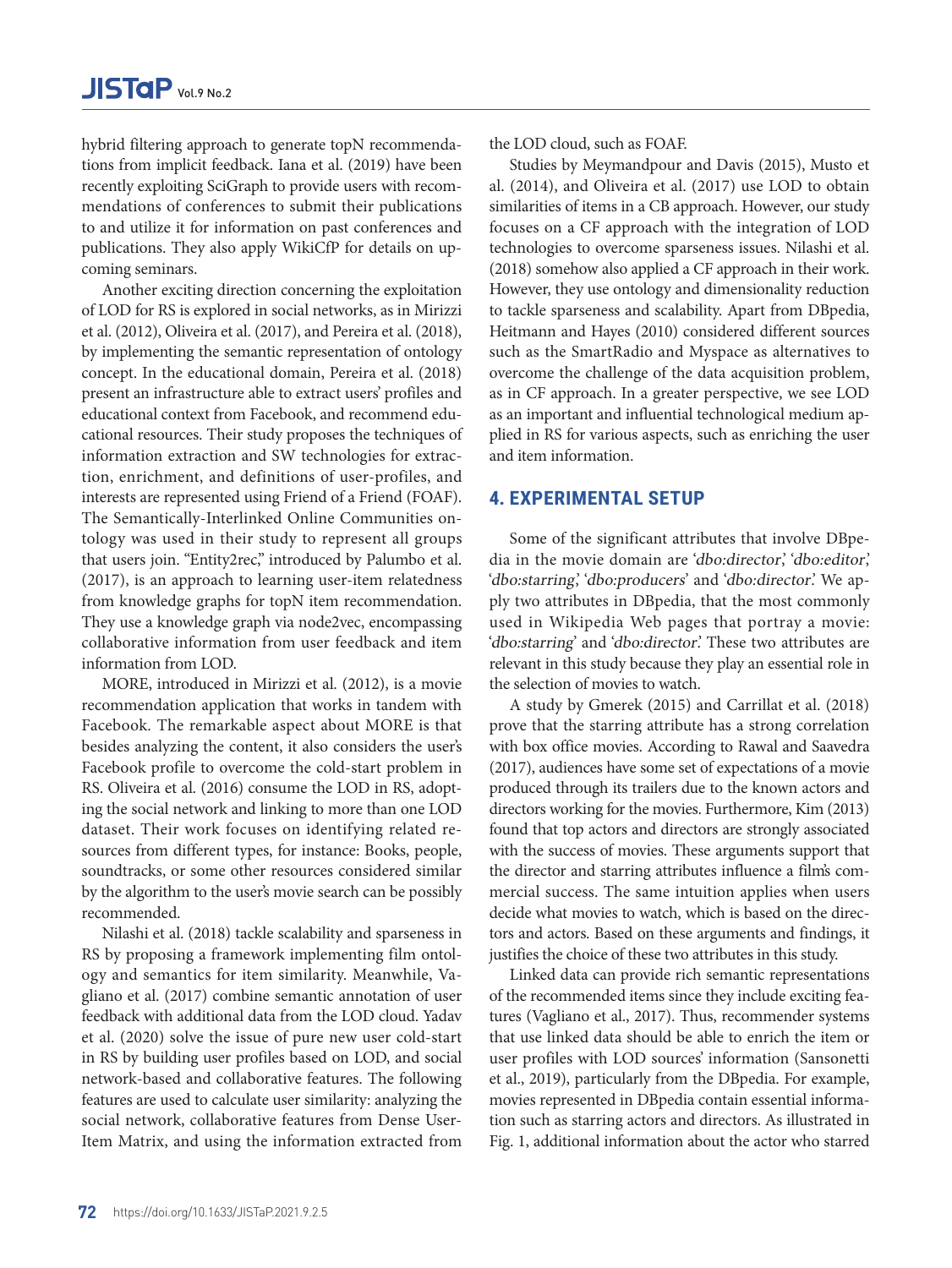

**Fig. 2.** Example of mapping set.

in the movie can be explored through the LOD (e.g., the relation 'dbo:starring' existing between Keanu Reeves and The Matrix). This data can then be analyzed and manipulated to enhance recommendation quality based on several aspects, such as semantic analysis of items (Meymandpour & Davis, 2015; Musto et al., 2017), the implicit relationship between items (Ostuni et al., 2013; Yang et al., 2013), search queries (Wenige & Ruhland, 2018), and knowledge graph for item recommendation (Anelli et al., 2020; Palumbo et al., 2017; Piao & Breslin, 2018).

#### 4.1. Mapping MovieLens to DBpedia

To obtain the specific information of resources from the LOD, the URI of such resources are necessary. For that reason, mapping needs to be done in order to identify the required item to the corresponding object in the linked database. It is the only entry point to the LOD. We experimented with two datasets in this study, the ML1M and the DBpedia datasets.

MovieLens is a movie recommendation project created by the University of Minnesota's Department of Computer Science and Engineering. It is a traditional CF system that gathers user movie preferences. Three datasets are available on the MovieLens website. The first one consists of 100,000 ratings (ML100k). The second has around a million ratings (ML1M) for 3,883 movies by 6,040 users, and another one contains 20 million ratings (ML20M).

The mapping set by Meymandpour & Davis  $(2015)^3$  is applied, which provides 3,303 movies' URI. Some other mappings are publicly available, such as those of Kushwaha and Vyas (2014),<sup>4</sup> and Di Noia et al. (2016).<sup>5</sup> Compared to the different mapping sets, Meymandpour and Davis

**Fig. 3.** Mapping MovieLens 1 Million to DBpedia. 3,883 films 3,303 Sparql films

(2015) provide more stable and consistent mappings. The example mapping for the 'Braveheart' film is shown in Fig. 2, and note that the number 110 is referring to the 'movie\_ id' of the 'Braveheart' film in the ML1M dataset.

The URI serves as an identifier for that data related to the associated movie. It can be used to extract additional information. ML1M items have been assigned to the corresponding DBpedia entities, and as mentioned earlier we leverage publicly available mappings. It is derived by running a SPARQL query based on the item's descriptive properties (e.g., the name of the movie). Since not every item in the ML1M data has a corresponding DBpedia entity, out of the 3,883 movies from ML1M, 580 URIs are missing from the mappings. We can say that it happened to reduce 580 films, as illustrated in Fig. 3, thus indicating that we obtained 964,534 ratings from 6,040 users on 3,303 items after this mapping.

Fragment mapping is a function that maps fragments to a set of endpoints, u, and refers to DBpedia in this study. A fragment f correlates to a fragment description,  $fd(f)=$ , while a triple pattern  $(tp)$ , tp;triples(f) correspond to the RDF triples of  $f$  that fulfill  $fd(f)$ . The dataset's tp can be accessed using  $fd(f).u$ . The sample of fragment description can be referred to in Fig. 4. However, the mapping for a film fragment is missing due to some retrieval

<sup>3</sup> DBpedia-MovieLens\_Benchmark\_Datasets\_100K\_1M

<sup>4</sup> https://www.researchgate.net/publication/297369577\_mapping-movielens-dbpedia

<sup>5</sup> https://github.com/sisinflab/LODrecsys-datasets/tree/master/Movielens1M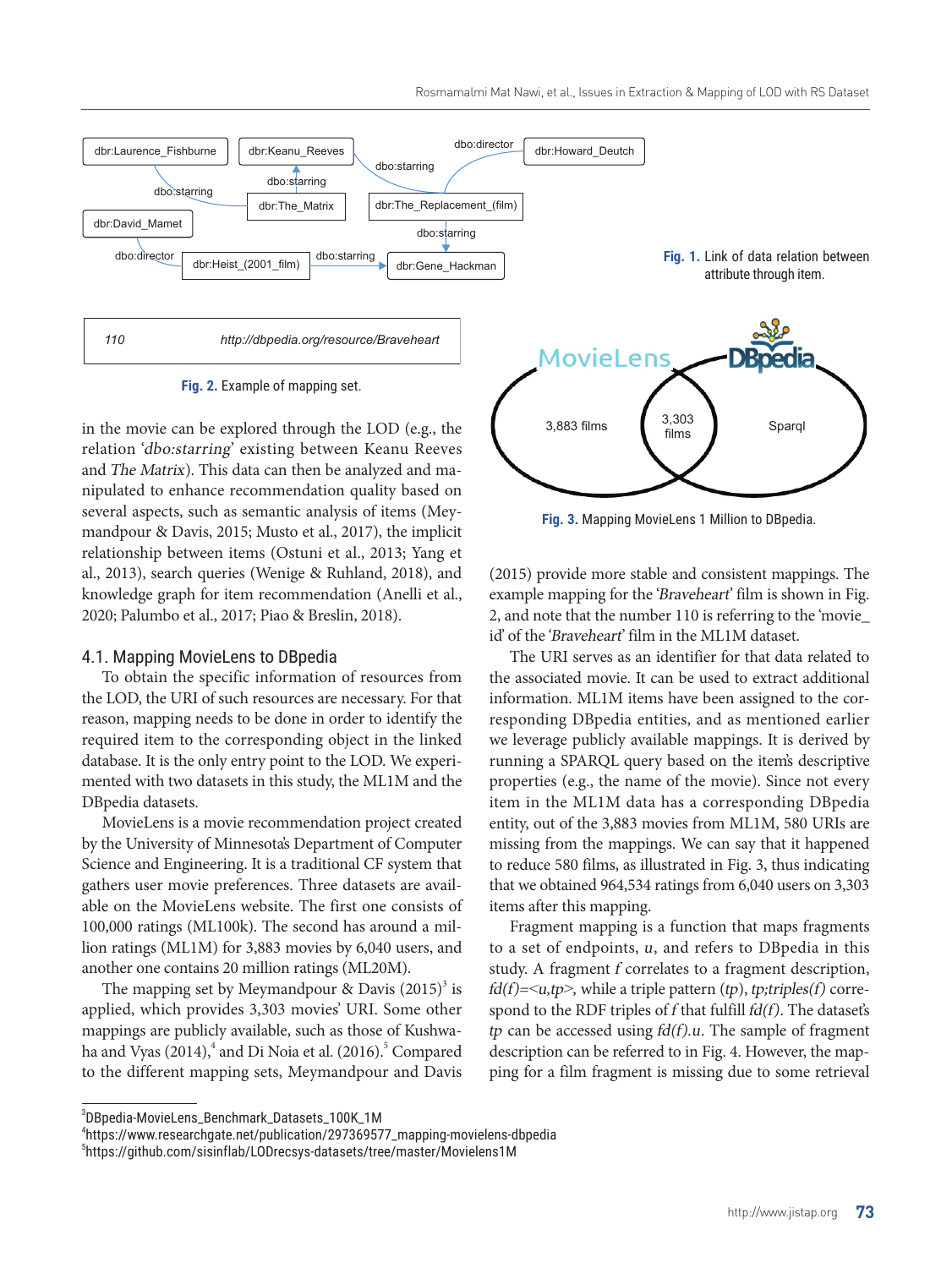of film unavailability attributes in DBpedia. For example, the fragment can retrieve the data from the 'dbo:director' attribute but no output for 'dbo:starring.' Some of the explanations are discovered through the issue addressed in Section 5.

## 4.2. SPARQL Code

LOD features are then extracted from the DBpedia SPARQL endpoint in this study. The following URI pattern is used to access each resource in DBpedia:

http://dbpedia.org/resource/<name\_of\_resource<sup>&</sup>gt;

| $triple(f)$ : | {dbr:The Replacements (film)<br>dbo:starring dbr:Gene Hackman<br>dbr:Heist (2001 film)<br>dbo:director dbr:David Mamet<br>dbr:The Matrix |
|---------------|------------------------------------------------------------------------------------------------------------------------------------------|
|               | dbo:starring dbr:Laurence Fishburne, }                                                                                                   |

**Fig. 4.** Fragment description.





dbpedia.org/resource/The\_Passion\_of\_the\_Christ dbpedia.org/resource/The\_Man\_Without\_a\_Face dbpedia.org/resource/Hacksaw\_Ridge dbpedia.org/resource/Apocalypto MI<sub>1M</sub> movie id: 110 title: Braveheart (1995) genre: Action I Drama I War {mel\_gibson} DBPedia dbpedia.org/resource/ Braveheart dbo: director dbpedia.org/resource/Mel\_Gibson

SPARQL code applies in extracting the data as can be referred to in Fig. 5. DBpedia's two properties are considered as mentioned before: 'dbo:director' and 'dbo:starring.' Based on this method, we can get the 'Braveheart' film director and starring actors. Moreover, we can get the related films directed by the same director based on the SPARQL code (Fig. 6), referring to 'dbo:director={mel\_ gibson}' matched to the URI http://dbpedia.org/resource/ Mel Gibson.

Fig. 7 illustrates this interconnection of the movie from ML1M to the DBpedia based on the director's attribute. Besides this, the related film with the same director could be figured out. A list of movies directed by 'dbo:director={Mel\_Gibson}' other than 'Braveheart', includes 'Apocalypto,' 'Hacksaw Ridge,' 'The Man Without a Face' and 'The Passion of the Christ.'

# **5. CHALLENGES IN EXTRACTING PROCESS**

Although the LOD cloud has indeed been augmented with a large amount of information related to various domains, they still contain inconsistencies, inaccuracy, and missing data problems (Kushwaha & Vyas, 2014). One

"""SELECT DISTINCT ?person ?name ?about WHERE  $\ell$ <http://dbpedia.org/resource/Braveheart> dbo:director ?directBy. ?person dbo:director ?directBy. ?person foaf:name ?name. ?person dbo:abstract ?about. FILTER (lang(?about)="en") } ORDER BY ?name"""

**Fig. 6.** SPARQL code for films with same directors.

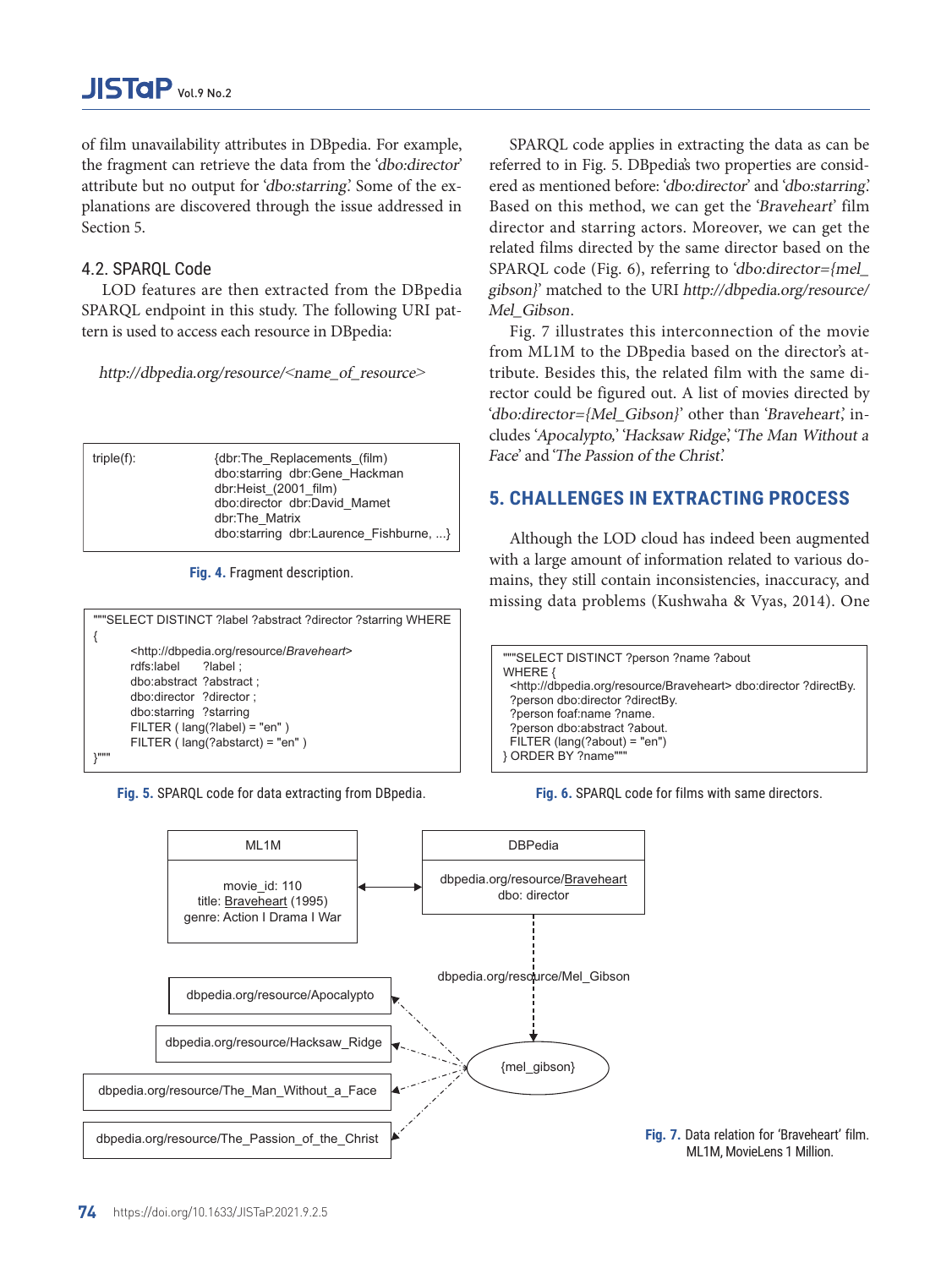of the challenging issues in the LOD is data quality. Data quality concerns issues such as inaccuracy, incompleteness, and inconsistency, which entail significant restrictions on the data's optimum utilization. Zaveri et al. (2014) also revealed that data derived from semi-structured or even structured sources frequently contains discrepancies and misrepresentations, as well as incomplete information. Despite that the mapping set is stable and consistent compared to others, we faced some challenges in extracting DBpedia's data process. The discussion is classified into seven issues, as follows.

## 5.1. Incomplete URI

As shown in Fig. 3, the mapping set provides 3,303 URI for the films out of 3,883, as discussed in Section 4.1. There are some situations where, even though the mapping provides the URI, hardly any result is displayed. Some examples are from the links (films) of 'Champagne (http://dbpedia.org/resource/Champagne\_(film))' and 'Downhill (http://dbpedia.org/resource/Downhill\_(film)).' Most probably, it does not come with the appropriate URI link. Based on the SPARQL code of getting films with the same directors (Fig. 6), it resulted that both movies come from the same director of 'Albert Hitchcock.' We also figure out, based on the same SPARQL code, that the supposed URI that should display the output is (http:// dbpedia.org/resource/Champagne\_(1928\_film)) for the 'Champagne' film and (http://dbpedia.org/resource/ Downhill (1927 film)) refers to the 'Downhill' film.

## 5.2. Contradiction in the Output Fragment

There exists a contradiction of the output fragment between the attributes and the abstracts of the movies. Some of the output provides one or two actors only. However, referring to the abstract, there are more actors compared to the given output. For example, the film 'Raining Stones (http://dbpedia.org/resource/Raining Stones)' produced starring results with only one actor, 'Bruce Jonas', while in abstract details, three actors are displayed: 'Bruce Jonas,' 'Ricky Tomlinson,' and 'Tom Hickey.' Another case in point is the film 'The\_Abominable\_Snowman (http://dbpedia. org/resource/The\_Abominable\_Snowman\_(film)).'

#### 5.3. Mappings of Different/Wrong Movies

Incorrect mappings were also found in the mapped dataset. For example, the mapping set for the movie\_id of 97, 'Hate (Haine, La) (1995)' is mapped to a different movie from ML1M. It is mapped to the URI of (http://dbpedia. org/resource/Whatever\_Will\_Be,\_Will\_Be\_(1995\_film)),

that refers to a 1995 Hong Kong drama film directed by 'Jacob Cheung,' which starred 'Aaron Kwok' and 'Kelly Chen.' In contrast, 'Mathieu Kassovitz' wrote, co-edited, and directed 'Hate (Haine, La) (1995),' a French black and white drama film. These two films differ considerably based on the dissimilar given abstracts.

## 5.4. Actors with Different Names

Another challenge is that some actors have different names in some films, even if it refers to the identical actor. For example, some movies display the data of 'Jada Pinkett' for the starring information, and some others showed 'Jada Pinkett-Smith.' Other actors who have similar situations are 'Joanne Whalley/JoanneWhalley-Kilmer' and 'Tisha Campbell/Tisha Campbell-Martin.'

## 5.5. Brotherhood Film Direction

Some movies use the word 'Brothers' for directors to indicate that the movies are being directed by two or more siblings. 'Hughes Brothers (Albert and Allen Hughes)', 'Farrely Brother (Peter and Bobby Farrelly)', and 'Coen Brothers (Joel and Ethan Coen)' are some of the example of movies that use the term 'Brothers' for their directed films. The issue is imminent if it even happened when only one of the brothers directs another film and applies the individual name. For example, 'Dumb and Dumber (1994)' is directed by 'Peter Farrely' from the 'Farrely Brothers.' In contrast, 'Bobby Farrely' is not involved in the directing. The term 'Brothers' will be used if both of them direct the same movie. This issue will be affected by the number of the films being directed by a particular director. As a solution, the co-directed films are divided such that the same movies are linked to both individual directors.

#### 5.6. Confusing Output

Confusion exists when the mappings between entities do not make sense. For example, the 'movie\_id = 1547' which is mapped to the film 'Shiloh (http://dbpedia.org/ resource/Shiloh\_(film))' exhibits a confusing director. The director and abstract information's data are dissimilar: 'Chip Rosenblum' and 'Dale Rosenblum.' The director's output shows 'Chip Rosenblum,' whereas the abstract information reveals 'Dale Rosenblum.' This scenario requires additional searching information to get the actual data and the result shows 'Dale "Chip" Rosenblum' as the commercial name. For that issue, we take the 'Dale Rosenblum' as the director.

Another issue is where the actor list's output does not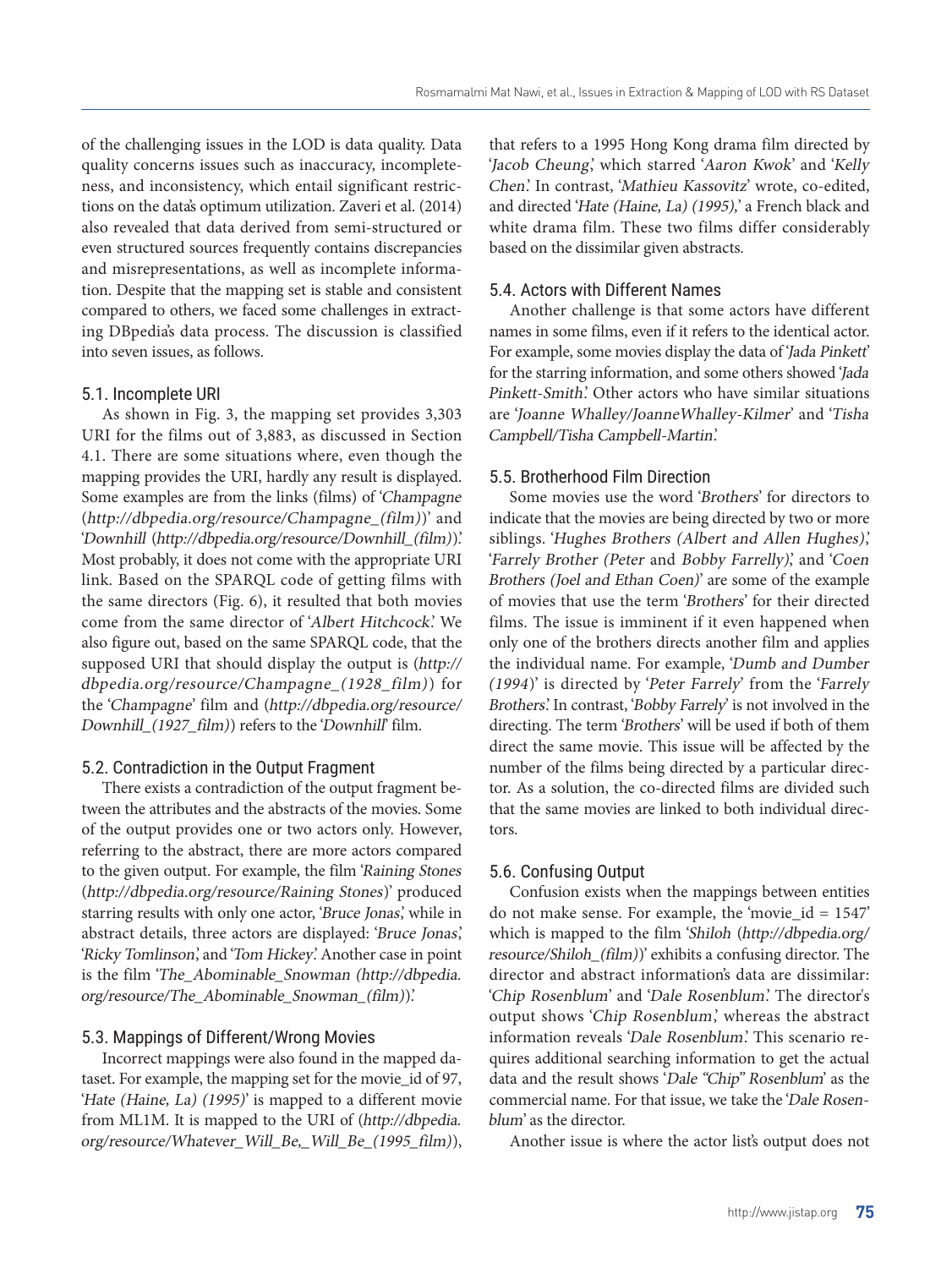properly reflect the film's main cast. It can be clearly associated as some famous actor recognized for portraying a particular character in some films, especially those with sequels. In order to achieve more tangible assurance we also should adhere to the abstract. For instance, the movie 'Mission Impossible II (http://dbpedia.org/resource/Mission:\_Impossible\_II)' has four main casts, but does not list the actor 'Tom Cruise' in the starring output. It is advantageous to attempt retrieving the films' full four main casts, since it will increase the possibility of similarity of a particular item with known actors.

There are also cases where the output displayed for specific attributes does not coincide with the abstract information. An example is 'The Eye of Tammy Faye' (http://dbpedia.org/resource/The\_Eyes\_of\_Tammy\_ Faye).' According to the abstract detail, there is a film director named 'Fenton Bailey.' The results for the director attribute, on the other hand, show two directors, 'Randy Barbato' and 'Fenton Bailey'. In situations like this, we prioritise the output attribute display.

Other than that, actors with very similar names may also be disconcerting. For cases of nearly identical name ambiguity with different people, data number errors may occur. An example is a name between 'Elaine Stritch' and 'Elaine Strich.' Other examples are 'Tom Skerritt' and 'Tom Skeritt', and 'Joseph Cotton' and 'Joseph Cotten'.

## 5.7. Special Characters in URI

Some URIs are accompanied by special character symbols representing a text, which could justify why output does not display. Examples can be seen from the URIs of:

# (http://dbpedia.org/resource/Who's\_Harry\_Crumb%3F) and

## (http://dbpedia.org/resource/Cl%C3%A9o\_from\_5\_to\_7).

The former refers to the film 'Who's Harry Crumb?' from the 'movie\_id=3387' in ML1M, while the origin film's name for the latter URI is 'Cleo From 5 to 7'. One of the reasons is that the film's name is not in English or uses non-English symbols and characters. This mapping problem prevents data from being produced. To obtain the actual movie title, we would then have to refer back to the ML1M data set through the mapping set's movie id.

## **6. DISCUSSION**

All of the above-mentioned challenges may impact the data analysis relating to the numbers of directors and actors, and thus will directly affect the process of determining the uniformity and consistency of the data. Therefore, pre-processing involving cleaning and filtering to remove unnecessary data as necessary.

We should also note that the cardinality of attributes may vary. For example, a film may have only one director but ten actors. It is expected that the 'dbo:starring' attribute values will dominate the encoded vector of a movie as compared to the 'dbo:director.' However, based on the extracting process some films also provide more than one director as the output, especially for films belonging to the animation genre. As such, we retain the minimum one value when data exists and increase it to a maximum of 4 using the symbol  $\gamma$  as its separator. The data can be referred to Table 2.

As a result of the aforementioned challenges, a clean additional information of the movie data as illustrated in Table 2 is being provided, namely ML1M-DBpedia. It thus contributes in resolving some of the issues discussed previously. Eventually, the data can then be exploited to overcome the issues of sparsity in RS. With sparse ratings, it is unlikely that two users or objects would have similar ratings. As a result, scores are predicted for a limited number of neighbours. Since sparsity has an effect on identifying item similarities, it has an impact on achieving higher predictive accuracy and recommendation relevance.

For example, the data with ratings given by users in the ML1M can then be analyzed and manipulated to enrich it. For example, the data relating to the relation of users and items for the two films as can be seen in Fig. 8, if further analysed, will result in the recommendation of the film 'Braveheart' since the user likes the film 'The Man without a Face,' which was directed by the same director. Meanwhile, Table 3 shows the data for the item related to ML1M and DBpedia based on the 'dbo:director' attri-

**Table 2.** Additional data for 'dbo:director' and 'dbo:starring'

| movie_id | dbo:director         | dbo:starring                                                 |
|----------|----------------------|--------------------------------------------------------------|
|          | John Lasseter        | Tom HankslTim Allen                                          |
|          | Joe Johnston         | Robin Williams Kirsten Dunst Bradley Pierce David Alan Grier |
|          | <b>Howard Deutch</b> | Jack Lemmon Walter Matthau Ann-Margret Sophia Loren          |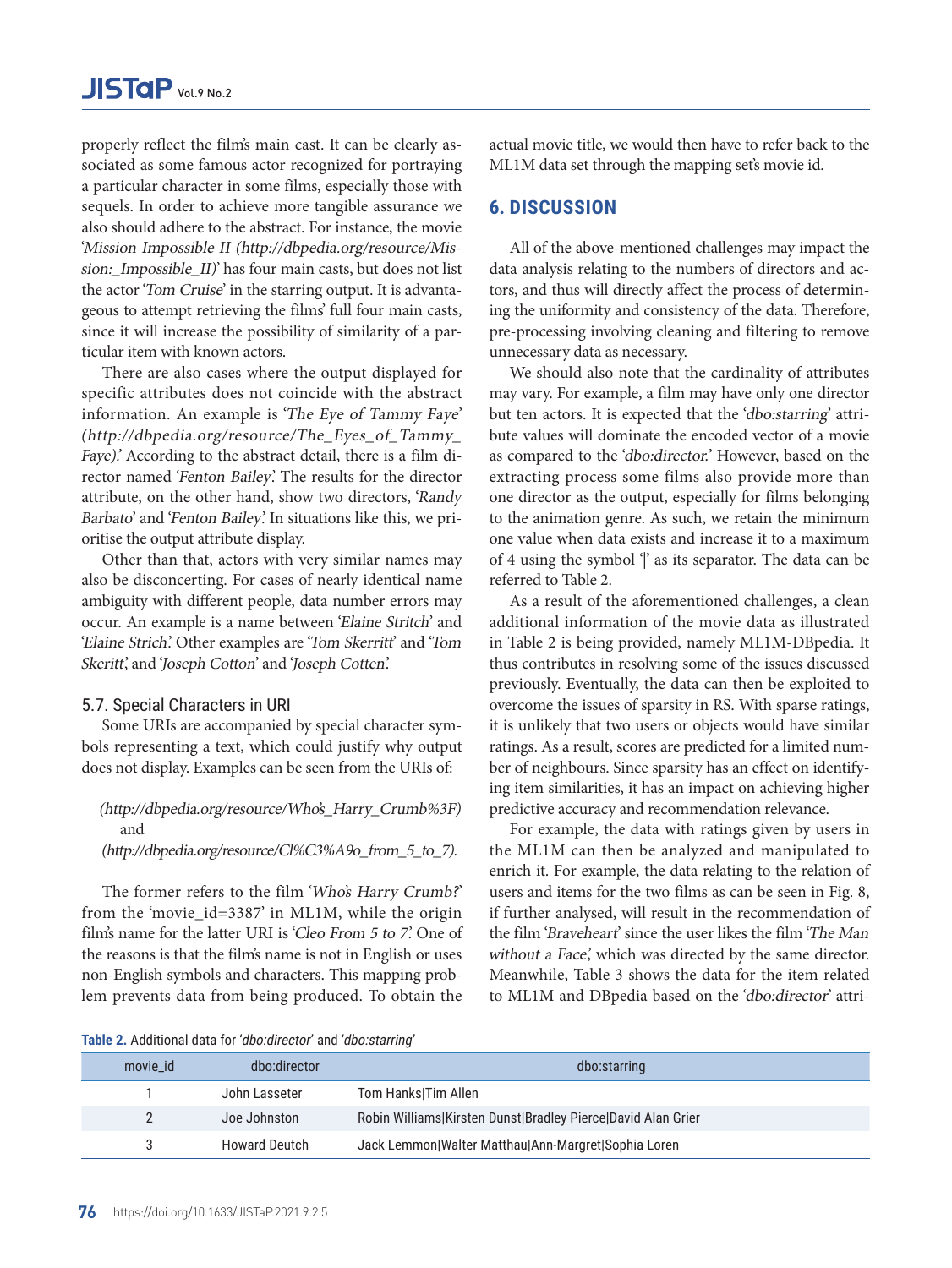

**Table 3.** Data of users and ratings based on the relation for the 'dbo:director' attributes

| <b>DBpedia</b>                | <b>Film</b>                                                                            |            | ML1M         |  |
|-------------------------------|----------------------------------------------------------------------------------------|------------|--------------|--|
|                               |                                                                                        | User $(U)$ | Rating $(R)$ |  |
| dbo: director<br>{mel_gibson} | Braveheart (movie_id:110)<br>(dbpedia.org/resource/Braveheart)                         | 2          | 5            |  |
|                               |                                                                                        |            | 5            |  |
|                               |                                                                                        | 8          | 5            |  |
|                               |                                                                                        | 10         | 4            |  |
|                               |                                                                                        | 11         | 3            |  |
|                               | The Man Without A Face (movie_id:491)<br>(dbpedia.org/resource/The_Man_Without_a_Face) | 26         | 3            |  |
|                               |                                                                                        | 123        | 3            |  |
|                               |                                                                                        | 133        | 4            |  |
|                               |                                                                                        | 148        | 3            |  |
|                               |                                                                                        | 175        | 4            |  |

Each film display for the five initial ratings only. ML1M, MovieLens 1 Million.

bute to generate a recommendation. It shows the results of additional information relating to 'dbo:director' and 'dbo:starring' extracted from DBpedia and mapped to the movie ID in the ML1M dataset. Given that the recommended items are linked to the LOD dataset, its information may be expanded to ascertain the items considered similar to those used in the past. This rich information can then be exploited to tackle the sparsity issue, by providing new predicted ratings based on the particular attribute. It would collaboratively be helpful for the system to provide more relevant and high-quality recommendations as data sparsity is decreased.

# **7. CONCLUSION**

The usage of LOD data poses new challenges and issues in developing the next-generation RS and, more generally, complex web applications. Several studies on the LOD in RS have been steadily arising over the last few years in different aspects.

This paper has presented collaborative RS that leverage the knowledge encoded in the LOD resources. In particular, since the focus of this study was on the movie domain, DBpedia was exploited to obtain more information about movies, such as actors and directors. Furthermore, we en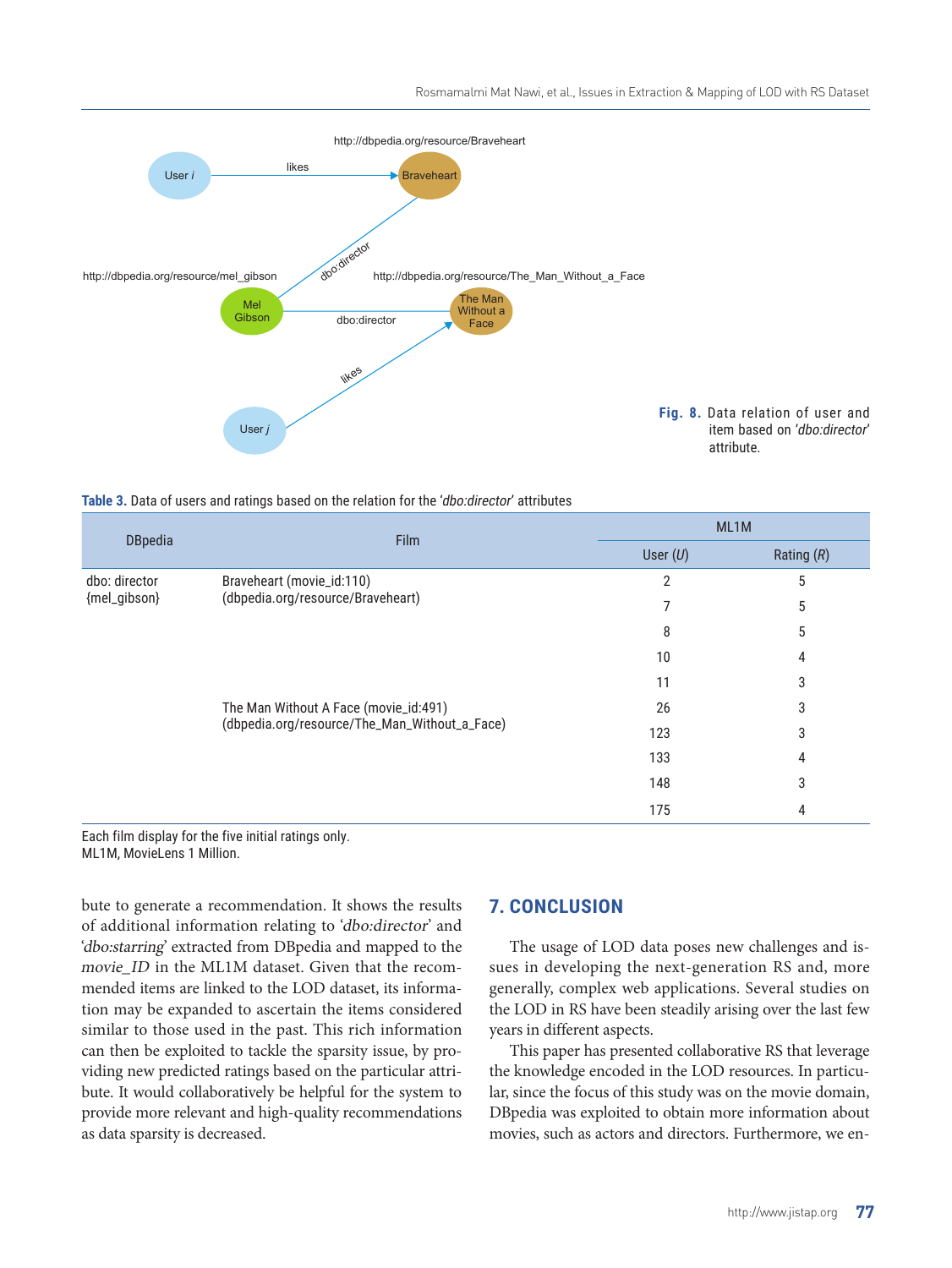countered and highlighted some of the issues encountered throughout the mapping and extraction of data from the ML1M dataset and the DBpedia resource. Such issues can benefit future research in this area, particularly the cleaning and organising knowledge extracted from similar resources. Thus, resolving such issues may assist data providers in discovering and correcting errors by considering all findings given so that any violations can be fixed before further exploration. Although the solutions to these issues and challenges have been proposed, further work relating to evaluation in terms of the quality and accuracy of the mapped data is necessary and thus becomes the near future work of this study.

Other future work includes integrating to other LOD data sources such as Linked MDB and Freebase. The LOD initiative sets the criteria for cross-domain interoperability and has accumulated vast volumes of knowledge in recent years. It provides various ways by which RS performance can be enhanced by enriching the user's profile with related features.

Furthermore, the refinement of the LOD's role in the recommendation process to a group of users is worth exploring. The cold start problem that arises in individual recommender systems is also being addressed in a group recommender system that collectively recommends items to a group of individuals based on their preferences (Dara et al., 2020). Therefore, it is interesting to investigate the potential of using the wealth of relations embedded within the LOD resources so as to produce a more accurate and diversified recommendation to a group of users.

# **ACKNOWLEDGMENTS**

The authors gratefully acknowledge the sponsorship received to carry out this study from Tun Hussein Onn University of Malaysia and from the Malaysia Ministry of Higher Education.

# **CONFLICTS OF INTEREST**

No potential conflict of interest relevant to this article was reported.

## **REFERENCES**

- Aggarwal, C. C. (2016). [Recommender systems: The textbook](https://link.springer.com/book/10.1007%2F978-3-319-29659-3). [Springer.](https://link.springer.com/book/10.1007%2F978-3-319-29659-3)
- [Al-Barznji, K., & Atanassov, A. \(2017, October 4-6\). Collabora](https://www.researchgate.net/profile/Kamal-Al-Barznji/publication/321808484_COLLABORATIVE_FILTERING_TECHNIQUES_FOR_GENERATING_RECOMMENDATIONS_ON_BIG_DATA/links/5a32fb550f7e9b2a28411d58/COLLABORATIVE-FILTERING-TECHNIQUES-FOR-GENERATING-RECOMMENDATIONS-ON-BIG-DATA.pdf)[tive filtering techniques for generating recommendations on](https://www.researchgate.net/profile/Kamal-Al-Barznji/publication/321808484_COLLABORATIVE_FILTERING_TECHNIQUES_FOR_GENERATING_RECOMMENDATIONS_ON_BIG_DATA/links/5a32fb550f7e9b2a28411d58/COLLABORATIVE-FILTERING-TECHNIQUES-FOR-GENERATING-RECOMMENDATIONS-ON-BIG-DATA.pdf)

[big data. In V. Sgurev, K. Boyanov, M. Hadjiski, K. Stoilova,](https://www.researchgate.net/profile/Kamal-Al-Barznji/publication/321808484_COLLABORATIVE_FILTERING_TECHNIQUES_FOR_GENERATING_RECOMMENDATIONS_ON_BIG_DATA/links/5a32fb550f7e9b2a28411d58/COLLABORATIVE-FILTERING-TECHNIQUES-FOR-GENERATING-RECOMMENDATIONS-ON-BIG-DATA.pdf) [K. Boshnakov, E. Nikolov, & V. Andreev \(Eds.\),](https://www.researchgate.net/profile/Kamal-Al-Barznji/publication/321808484_COLLABORATIVE_FILTERING_TECHNIQUES_FOR_GENERATING_RECOMMENDATIONS_ON_BIG_DATA/links/5a32fb550f7e9b2a28411d58/COLLABORATIVE-FILTERING-TECHNIQUES-FOR-GENERATING-RECOMMENDATIONS-ON-BIG-DATA.pdf) Proceedings [of the International Conference Automatics and Informat](https://www.researchgate.net/profile/Kamal-Al-Barznji/publication/321808484_COLLABORATIVE_FILTERING_TECHNIQUES_FOR_GENERATING_RECOMMENDATIONS_ON_BIG_DATA/links/5a32fb550f7e9b2a28411d58/COLLABORATIVE-FILTERING-TECHNIQUES-FOR-GENERATING-RECOMMENDATIONS-ON-BIG-DATA.pdf)ics' 2017 [\(pp. 225-228\). John Atanasoff Society of Automat](https://www.researchgate.net/profile/Kamal-Al-Barznji/publication/321808484_COLLABORATIVE_FILTERING_TECHNIQUES_FOR_GENERATING_RECOMMENDATIONS_ON_BIG_DATA/links/5a32fb550f7e9b2a28411d58/COLLABORATIVE-FILTERING-TECHNIQUES-FOR-GENERATING-RECOMMENDATIONS-ON-BIG-DATA.pdf)[ics and Informatics](https://www.researchgate.net/profile/Kamal-Al-Barznji/publication/321808484_COLLABORATIVE_FILTERING_TECHNIQUES_FOR_GENERATING_RECOMMENDATIONS_ON_BIG_DATA/links/5a32fb550f7e9b2a28411d58/COLLABORATIVE-FILTERING-TECHNIQUES-FOR-GENERATING-RECOMMENDATIONS-ON-BIG-DATA.pdf).

- Albatayneh, N. A., Ghauth, K. I., & Chua, F.-F. (2018). Utilizing learners' negative ratings in semantic content-based recommender system for e-learning forum. Journal of Educational Technology & Society, 21(1), 112-125. [https://www.jstor.](https://www.jstor.org/stable/26273873) [org/stable/26273873.](https://www.jstor.org/stable/26273873)
- [Alshammari, M., & Nasraoui, O. \(2019, September 17-19\).](https://doi.org/10.5220/0008070900830088) [Augmented semantic explanations for collaborative filtering](https://doi.org/10.5220/0008070900830088) [recommendations. In A. Fred, & J. Filipe \(Eds.\),](https://doi.org/10.5220/0008070900830088) Proceed[ings of the IC3K 2019: 11th International Joint Conference](https://doi.org/10.5220/0008070900830088)  on Knowledge Discovery, [Knowledge Engineering and](https://doi.org/10.5220/0008070900830088)  [Knowledge Management](https://doi.org/10.5220/0008070900830088) (pp. 83-88). SciTePress.
- Ameen, A. (2019). Knowledge based recommendation system in semantic web - a survey. International Journal of Computer Applications, 182(43), 20-25. [https://doi.org/10.5120/](https://doi.org/10.5120/ijca2019918538) [ijca2019918538.](https://doi.org/10.5120/ijca2019918538)
- [Anelli, V. W., Deldjoo, Y., Di Noia, T., Di Sciascio, E., & Merra,](https://doi.org/10.1007/978-3-540-76298-0_52)  [F. A. \(2020, May 31-June 4\). SAShA: Semantic-aware shil](https://doi.org/10.1007/978-3-540-76298-0_52)[ling attacks on recommender systems exploiting knowl](https://doi.org/10.1007/978-3-540-76298-0_52)[edge graphs. In A. Harth, S. Kirrane, A.-C. N. Ngomo, H.](https://doi.org/10.1007/978-3-540-76298-0_52) [Paulheim, A. Rula, A. L. Gentile, P. Haase, & M. Cochez](https://doi.org/10.1007/978-3-540-76298-0_52)  (Eds.), [Proceedings of the 17th International Conference](https://doi.org/10.1007/978-3-540-76298-0_52), ESWC 2020 [\(vol. 12123, pp. 307-3](https://doi.org/10.1007/978-3-540-76298-0_52)23). Springer. https://doi. [org/10.1007/978-3-030-49461-2\\_](https://doi.org/10.1007/978-3-540-76298-0_52)[18](https://doi.org/10.1007/978-3-030-45442-5_12)
- [Auer, S., Bizer, C., Kobilarov, G., Lehmann, J., Cyganiak, R., &](https://doi.org/10.1007/978-3-030-45442-5_12)  [Ives, Z. \(2007\). DBpedia: A nucleus for a web of open data.](https://doi.org/10.1007/978-3-030-45442-5_12)  [In K. Aberer, K.-S. Choi, N. Noy, D. Allemang, K.-I. Lee, L.](https://doi.org/10.1007/978-3-030-45442-5_12) [Nixon, J. Golbeck, P. Mika, D. Maynard, R. Mizoguchi, G.](https://doi.org/10.1007/978-3-030-45442-5_12)  [Schreiber, & P. Cudré-Mauroux \(Eds.\),](https://doi.org/10.1007/978-3-030-45442-5_12) Proceedings of the [6th International Se](https://doi.org/10.1007/978-3-030-45442-5_12)mantic Web Conference, 2nd Asian Semantic Web Conference, ISWC 2007 + ASWC 2007 (vol 4825, pp. 722-735). Springer.
- [Baňas, D., Havrilová, C., & Paralič, J. \(2015, September 3-5\).](https://doi.org/10.1145/2365952.2365964)  [Combination of user profile inf](https://doi.org/10.1145/2365952.2365964)or[mation and collaborative](https://doi.org/10.1007/978-3-319-38791-8_25)  [filtering in recommendations. In A. Szakal \(Ed.\),](https://doi.org/10.1007/978-3-319-38791-8_25) Proceed[ings of the 2015 IEEE 19th International Conference on In](https://doi.org/10.1007/978-3-319-38791-8_25)[telligent Engineering Systems \(INES\)](https://doi.org/10.1007/978-3-319-38791-8_25) (pp. 359-363). IEEE.
- [Barros, M., Moitinho, A., & Couto, F. M. \(2020, April 14-17\).](https://doi.org/10.1007/978-3-319-38791-8_25) [Hybrid semantic recommender system for chemical com](https://doi.org/10.1007/978-3-319-38791-8_25)[pounds. In J. M. Jose, E. Yilmaz, J. Magalhães, P. Castells, N.](https://doi.org/10.1007/978-3-319-38791-8_25) [Ferro, M. J. Silva, & F. Martins \(Eds.\),](https://doi.org/10.1007/978-3-319-38791-8_25) Proceedings of the [42nd European Conference on IR Research](https://doi.org/10.1007/978-3-319-38791-8_25), ECIR 2020 (vol. [12036, pp. 94-101\). Springer.](https://doi.org/10.1007/978-3-319-38791-8_25)
- [Beel, J., Gipp, B., Langer, S., & Breitinger, C.](https://doi.org/10.1007/978-3-319-38791-8_25) (2016). Research[paper recommender sys](https://doi.org/10.1007/978-3-319-38791-8_25)tems: A literature survey. Interna-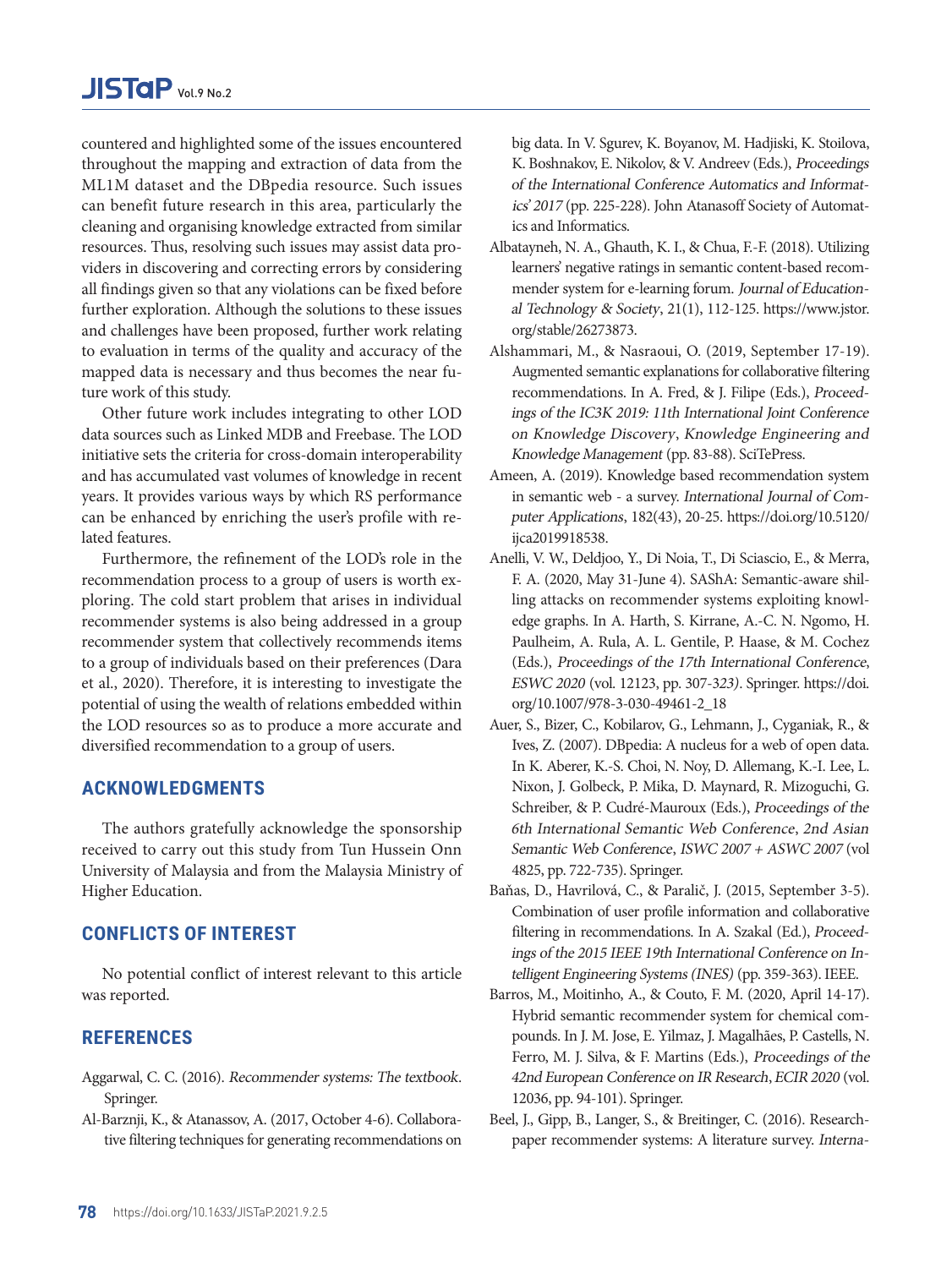tional Journal on Digital Libraries, 17(4), 305-338. https:// doi.org/10.1007/s00799-015-0156-0.

- Bostandjiev, S., O'Donovan, J., & Höllerer, T. (2012, Septemb[er](https://doi.org/10.1007/s11747-017-0561-6)  [9-13\). TasteWeights: A visual interactiv](https://doi.org/10.1007/s11747-017-0561-6)e hybrid recommender system. In P. Cunningham, N. Hurley, I. Guy, & S. S. Anand (Eds.), Proceedings of the RecSys '12: 6th ACM Conference on Recommender Systems [\(pp. 35-42\). Asso](https://doi.org/10.3390/app10072540)[ciatio](https://doi.org/10.3390/app10072540)[n for Computing Machinery.](http://ceur-ws.org/Vol-667/smr22010_submission_8.pdf)
- [Cao, D., He, X., Miao, L., Xiao, G., Chen, H., & Xu, J. \(2019\).](http://ceur-ws.org/Vol-667/smr22010_submission_8.pdf) [Social-enhanced attentive group recommendation.](http://ceur-ws.org/Vol-667/smr22010_submission_8.pdf) IEEE [Transactions on Knowledge and Data Engineering](http://ceur-ws.org/Vol-667/smr22010_submission_8.pdf), 33(3), [1195-1209. https://doi.org/10.1109/TKDE.2019.2936475.](http://ceur-ws.org/Vol-667/smr22010_submission_8.pdf)
- [Cappiello, C., Di Noia, T., Marcu, B. A., & Matera, M. \(2016,](http://ceur-ws.org/Vol-667/smr22010_submission_8.pdf)  [June 6-9\). A quality model for linked data explorati](http://ceur-ws.org/Vol-667/smr22010_submission_8.pdf)on. In A. Bozzon, P. Cudre-Maroux, & C. Pautasso (Eds.), Proceedings of the 16th International Conference on Web Engineering, ICWE 2016 (vol. 9671, pp. 397-404). Springer.
- Carrillat, F. A., Leg[oux, R., & Hadida, A. L. \(2018\). Debates an](https://doi.org/10.1007/s40558-018-0106-y)d assumptions about motion picture performance: A metaanalysis. Journal of the Academy of Marketing Science, 46(2), 273-299. https://doi.org/10.1007/s11747-017-0561-6.
- Chu, P.-M., Mao, Y.-S., Lee, S.-J., & Hou, C.-L[. \(2020\). Le](https://doi.org/10.1145/2899005)[veraging user comment](https://doi.org/10.1145/2899005)s for recommendation in ecommerce. Applied Sciences, 10(7), 2540. https://doi. org/10.3390/app10072540.
- Dara, S., Chowdary, C. R., & Kumar, C. (2020). A survey on group recommender systems. Journal of Intelligent Information Systems, 54(2), 271-295. https://doi.org[/10.1007/](https://doi.org/10.2196/12957) [s10844-018-0542-3.](https://doi.org/10.2196/12957)
- [De](https://doi.org/10.2196/12957)lic, A., Neidhardt, J., Nguyen, T. N., & Ricci, F. (2018). An observational user study for group recommender systems in the tourism domain. In[formation Technology & Tour](https://doi.org/10.3233/SW-150208)ism[, 19\(](https://doi.org/10.3233/SW-150208)1[-4\), 87-116. https://doi.org/10.1007/s40558-018-](https://doi.org/10.4018/978-1-5225-7186-5.ch002) [0106-y.](https://doi.org/10.4018/978-1-5225-7186-5.ch002)
- [Dell'Aglio, D., Celino, I., & Cerizza, D. \(2010, November 8\).](https://doi.org/10.4018/978-1-5225-7186-5.ch002)  [Anatomy of a semantic web-enabled knowledge-based](https://doi.org/10.4018/978-1-5225-7186-5.ch002)  [recommender system. In A. Bernstein, P. Grace, M. Klusch,](https://doi.org/10.4018/978-1-5225-7186-5.ch002)  & M. Paolucci (Eds.), [Proceedings of the 4th International](https://doi.org/10.4018/978-1-5225-7186-5.ch002)  [Workshop on Service Matchmaking and Resource Retrieval](https://doi.org/10.4018/978-1-5225-7186-5.ch002)  [in th](https://doi.org/10.4018/978-1-5225-7186-5.ch002)e [Semantic Web \(SMR2 2010\)](https://www.aaai.org/Library/Symposia/Spring/ss10-07.php) (vol. 667, pp. 115-130). [CEUR Workshop Proceedings.](https://www.aaai.org/Library/Symposia/Spring/ss10-07.php)
- [Deshmukh, A. A., Nair, P., & Rao, S. \(2018, November 17-](https://www.aaai.org/Library/Symposia/Spring/ss10-07.php) [20\). A scalable clustering algorithm for serendipity in](https://www.aaai.org/Library/Symposia/Spring/ss10-07.php)  [recommender systems. In H. Tong, Z. Li, F. Zhu, & J.](https://www.aaai.org/Library/Symposia/Spring/ss10-07.php) Yu (Eds.), [Proceedings of the 2018 IEEE Internation](https://www.aaai.org/Library/Symposia/Spring/ss10-07.php)al Conference on Data Mining Workshops (ICDMW) (pp. 1279- 1288). IEEE.
- Di Noia, T., Mirizzi, R., Ostuni, V. C., Romito, D., & Zanker, M. (2012, September 5-7). Linked o[pen data to support](https://doi.org/10.7172/2449-6634.jmcbem.2015.1.2)

[content-based recommender syst](https://doi.org/10.7172/2449-6634.jmcbem.2015.1.2)ems. In H. Sack, & L. T. Pellegrini (Eds.), Proceedings of the I-SEMANTICS 2012: 8th International Conference on on Semantic Systems (pp. 1-8). Association for Computing Machinery.

- Di Noia, T., Ost[uni, V. C., Tomeo, P., & Di Sciascio, E. \(2](https://doi.org/10.1007/s10489-019-01482-9)016). SPrank: Semantic path-based ranking for top-N recommendations using linked open data. ACM Transactions on Intelligent Systems and Technology, 8(1), 9. https://doi. org/10.1145/2899005.
- Erion, Ç., & Maurizio, M. (2017). Hybrid recommender s[ys](https://doi.org/10.18517/ijaseit.2.6.242)[tems: A systematic literature review.](https://doi.org/10.18517/ijaseit.2.6.242) I[ntelligent Data Analy](https://doi.org/10.1007/978-3-030-33220-4_9)sis[, 21\(6\), 1487-1524. https://doi.org/10.3233/IDA-163209.](https://doi.org/10.1007/978-3-030-33220-4_9)
- [Feng, X., Zhang, H., Ren, Y., Shang, P., Zhu, Y., Liang, Y., Guan,](https://doi.org/10.1007/978-3-030-33220-4_9) [R., & Xu, D. \(2019\). The deep learning–based recommend](https://doi.org/10.1007/978-3-030-33220-4_9)[er system "Pubmender" for choosing a biomedical publica](https://doi.org/10.1007/978-3-030-33220-4_9)[tion venue: Development and validation study.](https://doi.org/10.1007/978-3-030-33220-4_9) Journal [of Medical Internet Research,](https://doi.org/10.1007/978-3-030-33220-4_9) 21(5), e12957. https://doi. [org/10.2196/12957.](https://doi.org/10.1007/978-3-030-33220-4_9)
- [F](https://doi.org/10.1007/978-3-030-33220-4_9)erré, S. (2017). SPARKLIS: An expressive query builder for SPARQL endpoints with guidance in natural language. Semantic Web, 8(3), 405-418. https://doi.org/10.3233/SW-150208.
- Figueroa, C., Vagliano, I., Ro[cha, O. R., Torchiano, M., Zucker, C.](https://doi.org/10.18178/ijmlc.2020.10.3.954)  [F., Cor](https://doi.org/10.18178/ijmlc.2020.10.3.954)r[ales, J. C., & Morisio, M. \(2019\). Executing, compar](https://doi.org/10.1017/CBO9780511763113)[ing, and reusing linked-data-based recommendation algo](https://doi.org/10.1017/CBO9780511763113)[rithms with the allied f](https://doi.org/10.1017/CBO9780511763113)ramework. In M. Lytras, N. Aljohani, E. Damiani, & K. Chui (Eds.), Semantic Web science and real-world applications (pp. 1[8-47\). IGI Global.](https://doi.org/10.1080/13504851.2013.783678)
- [Franz, T., Koch, J., Dividi](https://doi.org/10.1080/13504851.2013.783678)n[o, R., & Staab, S. \(2010, March 22-](https://doi.org/10.1109/BIGCOMP.2014.6741412) [24\). LENA-TR: Browsing linked open data across knowl](https://doi.org/10.1109/BIGCOMP.2014.6741412)[edge-aspects. In D. Brickley, V. K. Chaudhri, H. Halpin, & D.](https://doi.org/10.1109/BIGCOMP.2014.6741412)  McGuinness (Eds.), [Proceedings of the AAAI 2010 Spring](https://doi.org/10.1109/BIGCOMP.2014.6741412)  symposium [\(Technical Report SS-10-07, pp. 46-51\). AAAI](https://doi.org/10.1109/BIGCOMP.2014.6741412)  [Press.](https://doi.org/10.1109/BIGCOMP.2014.6741412)
- [Gmerek, N. \(2015\). The deter](https://doi.org/10.1109/BIGCOMP.2014.6741412)m[inants of Polish movies' box of](http://ceur-ws.org/Vol-1417/)fice performance in Poland. [Journal of Marketing and Con](http://ceur-ws.org/Vol-1417/)[sumer Behaviour in Emerging Markets](http://ceur-ws.org/Vol-1417/), 1(1), 15-35. https:// [doi.org/10.7172/2449-6634.jmcbem.2015.1.2.](http://ceur-ws.org/Vol-1417/)
- [Hammou, B. A., Lahcen, A. A., & Mouline, S. \(2019\). A dis](http://ceur-ws.org/Vol-1417/)[tributed group recommendation system based on extreme](http://ceur-ws.org/Vol-1417/)  [gradient boosting and big data technologies.](http://ceur-ws.org/Vol-1417/) Applied Intelligence[, 49\(12\), 4128-4149. https://doi.org/10.1007/s1](http://ceur-ws.org/Vol-1417/)04[89-](https://doi.org/10.1145/2675744.2675759) [019-01482-9.](https://doi.org/10.1145/2675744.2675759)
- [Heitmann, B., & Hayes, C. \(2010, March 22-24\). Using linked](https://doi.org/10.1145/2675744.2675759)  [data to build open, collaborative recommender systems. In](https://doi.org/10.1145/2675744.2675759)  [D. Brickley, V. K. Chaudhri, H. Halpin, & D. McGuinness](https://doi.org/10.1145/2675744.2675759)  (Eds.), [Proceedings of the Association for the Advancement](https://doi.org/10.1145/2675744.2675759) [of Artificial Intelligence \(AAAI\) Spring Symposium 2010:](https://doi.org/10.1145/2675744.2675759)  Linked Data Meets Artificial Intelligence (pp. 76-81). AAAI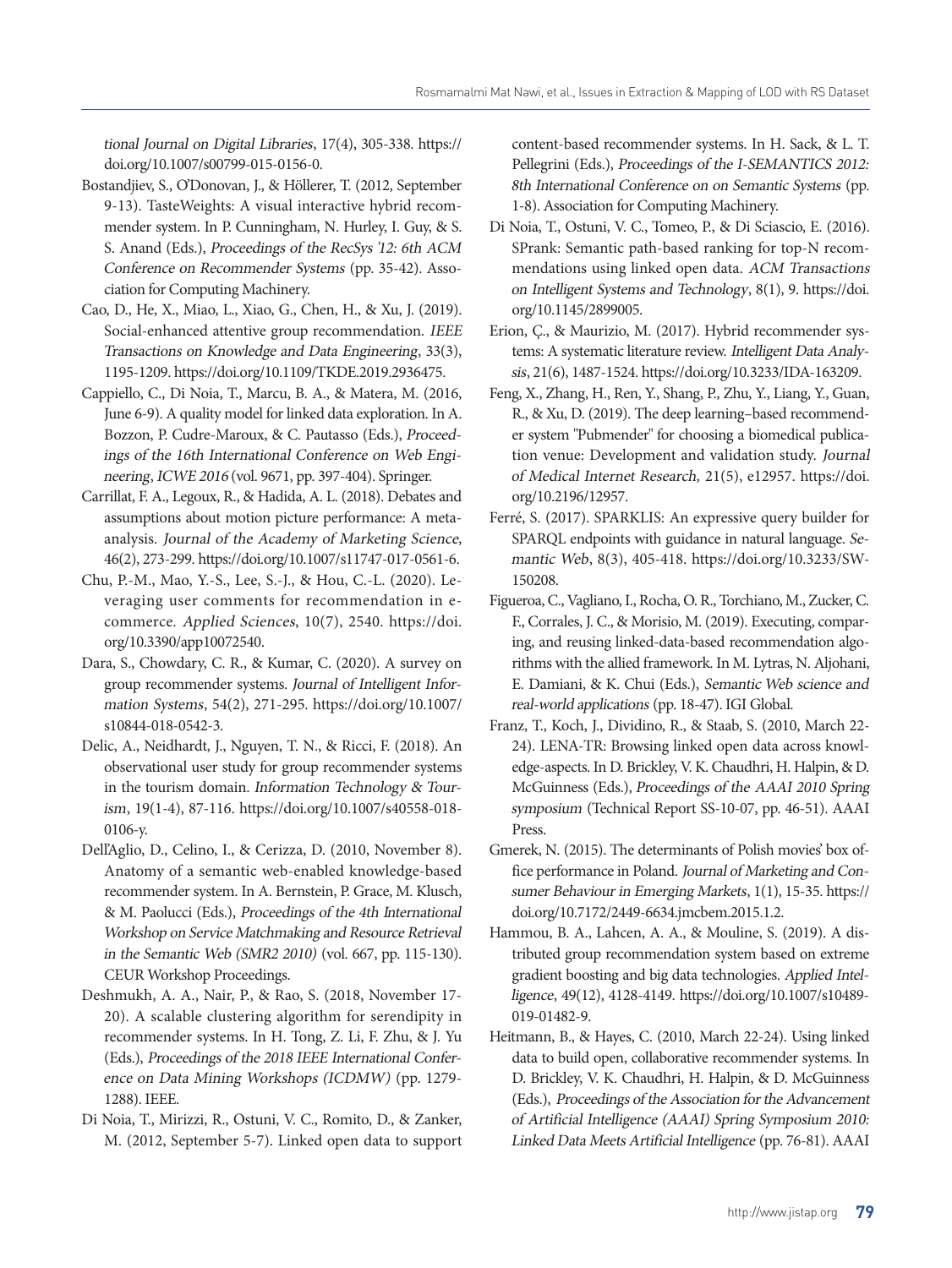Publications.

- Hidayat, R., Yahya, Y., Mohd Noah, S. A., Ahmad, M. Z., & Hamdan, A. R. (2012). Semantic web portal in university research community framework. International Journal on Advanced Science, [Engineering and Information Technol](https://doi.org/10.3233/SW-140134)ogy, 2(6), 449-453. https://doi.org/10.18517/ijaseit.2.6.242.
- Hong, M., Jung, J. J., & Lee, M. (2015, November 26-27). Social affinity-based group recommender system. I[n P. C. Vinh, &](https://doi.org/10.1007/s11257-019-09231-w)  [V. Alagar \(Eds.\),](https://doi.org/10.1007/s11257-019-09231-w) Proceedings of the 4th International Conference, ICCASA 2015 (vol. 165, pp. 111-121). Springer.
- Iana, A., Jung, S., Naeser, P., Birukou, A., Hertling, S., & Paulheim, H. (2019, September 9-12). Buil[ding a conference](https://doi.org/10.1016/j.knosys.2016.06.012)  [recommender system based on](https://doi.org/10.1016/j.knosys.2016.06.012) SciGraph and WikiCFP. In M. Acosta, P. Cudré-Mauroux, M. Maleshkova, T. Pellegrini, H. Sack, & Y. Sure-Vetter (Eds.), Proceedings of the 15th International Conference on Semantic Systems, SE-MANTiCS 2019 (vol. 11702, pp. 117-1[23\). Springer.](https://doi.org/10.18178/ijmlc.2020.10.2.939)
- [Jamil, N., Mohd Noah, S. A., &](https://doi.org/10.18178/ijmlc.2020.10.2.939) [Mohd, M. \(2020\). Collabora](https://crpit.scem.westernsydney.edu.au/confpapers/CRPITV166Meymandpour.pdf)[tive item recommendations based on friendship strength in](https://crpit.scem.westernsydney.edu.au/confpapers/CRPITV166Meymandpour.pdf)  social network. [International Journal of Machine Learning](https://crpit.scem.westernsydney.edu.au/confpapers/CRPITV166Meymandpour.pdf)  and Computing[, 10\(3\), 437-443. https://doi.org/10.18178/](https://crpit.scem.westernsydney.edu.au/confpapers/CRPITV166Meymandpour.pdf) [ijmlc.2020.10.3.954.](https://crpit.scem.westernsydney.edu.au/confpapers/CRPITV166Meymandpour.pdf)
- [Jannach, D., Zanker, M., Felfernig, A., & Friedrich, G.](https://crpit.scem.westernsydney.edu.au/confpapers/CRPITV166Meymandpour.pdf)  (2010). [Recomm](https://crpit.scem.westernsydney.edu.au/confpapers/CRPITV166Meymandpour.pdf)ender systems: An introduction. Cambridge University Press.
- Kim, M. H. (2013). Determinants of revenues in the motion picture industry. Applied Economics Letters, 20(11)[, 1071-](https://doi.org/10.1145/963770.963773) [1075. https://doi.org/10.1080/](https://doi.org/10.1145/963770.963773)13504851.2013.783678.
- Ko, H., Kim, E., Ko, I.-Y. & Chang, D. (2014, January 15-17). Semantically-based recommendation by using sem[antic](https://dblp.org/db/conf/iir/iir2012.html#MirizziNROS12)  [clusters of users' viewing history. In S.-M. Choi](https://dblp.org/db/conf/iir/iir2012.html#MirizziNROS12), [& J.-C.](http://ceur-ws.org/Vol-1245/)  Chen (Eds.), [Proceedings of the 2014 International Confer](http://ceur-ws.org/Vol-1245/)[ence on Big Data and Smart Computing \(BIGCOMP\)](http://ceur-ws.org/Vol-1245/) (pp. [83-87\). IEEE.](http://ceur-ws.org/Vol-1245/)
- [Kuchař, J. \(2015, August 2-5\). Augmenting a feature set of mov](http://ceur-ws.org/Vol-1245/)[ies using linked open data. In N. Bassiliades, P. Fodor, A.](http://ceur-ws.org/Vol-1245/)  [Giurca, G. Gottlob, T. Kliegr, G. J. Nalepa, M. Palmirani, A.](http://ceur-ws.org/Vol-1245/)  Paschke, M. Proctor, D. [Roman, F. Sadri, & N. Stojanovic](http://ceur-ws.org/Vol-1245/)  (Eds.), [Proceedings of the RuleML 20](http://ceur-ws.org/Vol-1245/)15 Challenge, the Special Track on Rule-based Recommender Systems for the Web of Data (vol. 1417, pp. 1-9). CEUR Workshop Proceedings.
- Kushwaha, N., & Vyas, O. P. (2014, October 9-11). SemMo[vi](https://doi.org/10.1016/j.ipm.2016.12.003)[eRec: Extraction of semantic features of](https://doi.org/10.1016/j.ipm.2016.12.003) [DBpedia for rec](https://doi.org/10.1007/978-3-319-25007-6_35)[ommender system. In P. Bhattacharya, P. J. Narayanan, & S.](https://doi.org/10.1007/978-3-319-25007-6_35)  Padmanabhuni (Eds.), [Proceedings of the COMPUTE '14:](https://doi.org/10.1007/978-3-319-25007-6_35)  [7th ACM India Computing Conference](https://doi.org/10.1007/978-3-319-25007-6_35) (pp. 1-9). Associa[tion for Computing Machinery.](https://doi.org/10.1007/978-3-319-25007-6_35)

[Lehmann, J., Isele, R., Jakob, M., Jentzsch, A., Kontokostas, D.,](https://doi.org/10.1007/978-3-319-25007-6_35) 

[Mendes, P. N., Hellmann, S., Morsey, M., van Kleef, P., Auer,](https://doi.org/10.1007/978-3-319-25007-6_35)  [S., & Bizer, C. \(2015\). DBpedia – a large-scale, multilingual](https://doi.org/10.1007/978-3-319-25007-6_35) [knowledge base extracted from Wi](https://doi.org/10.1007/978-3-319-25007-6_35)kipedia. Semantic Web, 6(2), 167-195. https://doi.org/10.3233/SW-140134.

- Lops, P., Jannach, D., Musto, C., Bogers, T., & Koolen, M. (2019). Trends in content-based recommendation. User Modeling and User-Adapted Interaction, 29(2), 239-249. htt[ps://doi.](https://www.jscdss.com/index.php/files/article/view/233/pdf_286) [org/10.1007/s11257-019-09231-w.](https://www.jscdss.com/index.php/files/article/view/233/pdf_286)
- [Maillo, J., Ramírez, S.,](https://www.jscdss.com/index.php/files/article/view/233/pdf_286) Triguero, I., & Herrera, F. (2017). kNN-IS: An iterative spark-based design of the k-nearest neighbors classifier for big data. Knowledge-Based Systems, 117, 3-15. https://doi.org/10.1016/j.knosys.2016.06.012.
- Meymandpour, R., & Davis, J.G. (2015, January 27-30). Enhancing recommender systems using linked open databased semantic analysi[s of items. In J. G. Davis, & A.](https://doi.org/10.1016/j.eswa.2016.10.037)  [Bozzon \(Ed](https://doi.org/10.1016/j.eswa.2016.10.037)s.), Proceedings of the 3rd Australasian Web Conference (AWC 2015) (vol. 166, pp. 11-17). Australian Computer Society.
- Middleton, S. E., Shadbolt, N. R., & De Roure, D. C. (2004). Ontological user profiling in recommender systems. [ACM](https://doi.org/10.18178/ijmlc.2019.9.4.821) [Transactions on Information Systems](https://doi.org/10.18178/ijmlc.2019.9.4.821), 22(1)[, 54-88. https://](https://doi.org/10.1145/2507157.2507172) [doi.org/10.1145/963770.963773.](https://doi.org/10.1145/2507157.2507172)
- [Mirizzi, R., Di Noia, T., Ragone, A., Ostuni, V. C., & Di](https://doi.org/10.1145/2507157.2507172)  [Sciascio, E. \(2012\). Movie recommendation with DBpe](https://doi.org/10.1145/2507157.2507172)dia. IIR[, 101-112. https://dblp.org/db/conf/iir/iir2012.](https://doi.org/10.1145/2507157.2507172) [html#MirizziNROS12.](https://doi.org/10.1145/2507157.2507172)
- [Mohamed, M. H., Khafagy, M. H., Elbeh, H., & Abdalla, A.](https://doi.org/10.1145/2507157.2507172) [M. \(2019\). Sparsity and cold sta](https://doi.org/10.1145/2507157.2507172)r[t recommendation sys](https://doi.org/10.1145/3109859.3109889)[tem challenges solved by hybrid feedback.](https://doi.org/10.1145/3109859.3109889) International [Journal of Engineering Research and Technology](https://doi.org/10.1145/3109859.3109889), 12(12), [2735-2742. https://www.ripublication.com/irph/ijert19/](https://doi.org/10.1145/3109859.3109889) [ijertv12n12\\_87.pdf.](https://doi.org/10.1145/3109859.3109889)
- [Musto, C., Basile, P., Lops, P., de Gemmis, M., & Semeraro, G.](https://doi.org/10.1145/3109859.3109889)  [\(2014, October 6\). Linked open data-enabled strategies](https://doi.org/10.1145/3109859.3109889) [for top-N recomme](https://doi.org/10.1145/3109859.3109889)ndations. In T. Bogers, M. Koolen, & I. Cantador (Eds.), Proceedings of the 1st Workshop on New Trends in Content-based Recommender Systems colocated with the 8th ACM Conference on Recommender Systems, CBRecSys@RecSys 2014 (v[ol. 1245, pp. 49-55\).](https://doi.org/10.1186/s13174-018-0076-5) [CEUR Workshop Procee](https://doi.org/10.1186/s13174-018-0076-5)d[ings.](https://doi.org/10.35490/EC3.2019.192)
- [Musto, C., Basile, P., Lops, P., de Gemmis, M., & Semeraro,](https://doi.org/10.35490/EC3.2019.192)  [G. \(2017\). Introducing linked open data in graph-based](https://doi.org/10.35490/EC3.2019.192) recommender systems. [Information Processing & Man](https://doi.org/10.35490/EC3.2019.192)agement[, 53\(2\), 405-435. https://doi.org/10.1016/j.ipm.](https://doi.org/10.35490/EC3.2019.192)  [2016.12.003.](https://doi.org/10.35490/EC3.2019.192)
- [Nawi, R. M., Mohd Noah, S. A., & Zakaria, L. Q. \(2020\). Evalu](https://doi.org/10.35490/EC3.2019.192)[ation of group modelling strategy in model-based collab](https://doi.org/10.35490/EC3.2019.192)[orative filtering recommendation.](https://doi.org/10.35490/EC3.2019.192) International Journal of [Machine Learning and Computing](https://doi.org/10.35490/EC3.2019.192), 10(2), 330-338. https://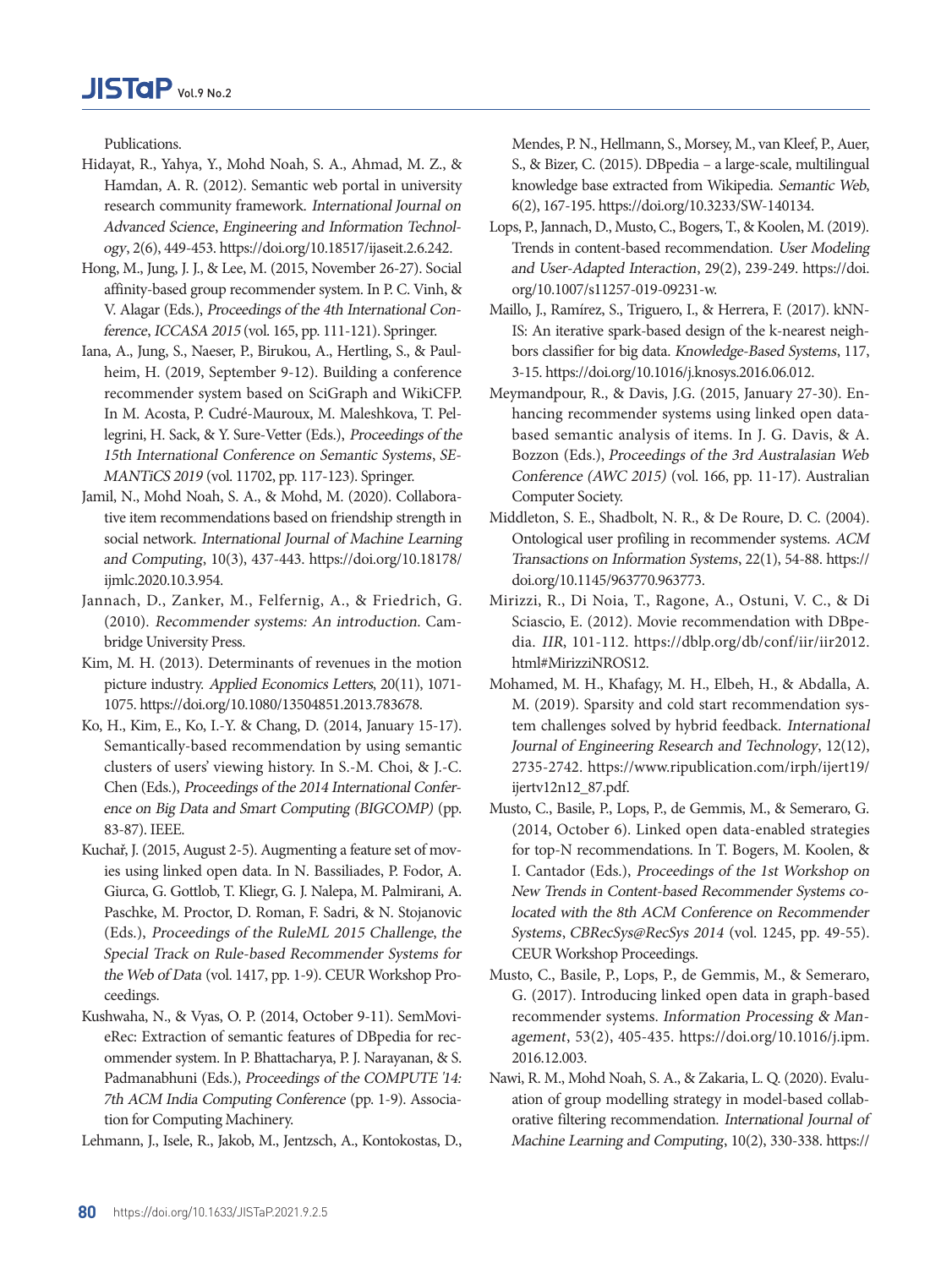[doi.org/10.18178/ijmlc.2020.10.2.939.](https://doi.org/10.35490/EC3.2019.192)

- [Nguyen, P. T., Tomeo, P., Di Noia, T., & Di Sciascio, E. \(2015,](https://doi.org/10.35490/EC3.2019.192)  [October 11-15\). Content-based recommendations vi](https://doi.org/10.35490/EC3.2019.192)a [DB](https://doi.org/10.1145/2851613.2851839)[pedia and freebase: A case study in the music domain. In M.](https://doi.org/10.1145/2851613.2851839)  [Arenas, O. Corcho, E. Simperl, M. Strohmaier, M. d'Aquin,](https://doi.org/10.1145/2851613.2851839)  K. Srinivas, P. Groth, M. [Dumontier, J. Heflin, K. Thiruna](https://doi.org/10.1145/2851613.2851839)[rayan, K. Thirunarayan, & S. Staab \(Eds.\),](https://doi.org/10.1145/2851613.2851839) Proceedings [of the 14th International Semantic Web](https://doi.org/10.1145/2851613.2851839) Conference (vol. 9366, pp. 605-621). Springer.
- Nilashi, M., Asadi, S., Abumalloh, R. A., Samad, S., & Ibrahim, O. (2020). Intelligent recommender systems in [the](https://doi.org/10.5897/JMCS2016.0529)  [COVID-19 outbreak: The case of w](https://doi.org/10.5897/JMCS2016.0529)e[arable healthcare](https://doi.org/10.1145/3269206.3269210)  devices. [Journal of Soft Computing and Decision Support](https://doi.org/10.1145/3269206.3269210)  Systems[, 7\(4\), 8-12. https://www.jscdss.com/index.php/](https://doi.org/10.1145/3269206.3269210) [files/article/view/233/pdf\\_286.](https://doi.org/10.1145/3269206.3269210)
- [Nilashi, M., Ibrahim, O., & Bagherifard, K. \(2018\). A recom](https://doi.org/10.1145/3269206.3269210)[mender system based on collaborative filtering using](https://doi.org/10.1145/3269206.3269210)  [ontology and dimensionality reduction techniques.](https://doi.org/10.1145/3269206.3269210) Ex[pert Systems with Applications](https://doi.org/10.1145/3269206.3269210), 92, 507-520. https://doi. [org/10.1016/j.eswa.2](https://doi.org/10.1145/3269206.3269210)0[17.09.058.](https://doi.org/10.1109/WI-IAT.2014.36)
- [Nozari, R. B., & Koohi, H. \(2020\). A novel group recom](https://doi.org/10.1109/WI-IAT.2014.36)[mender system based on members' influence and leader](https://doi.org/10.1109/WI-IAT.2014.36)  impact. [Knowledge-Based Systems](https://doi.org/10.1109/WI-IAT.2014.36), 205, 106296. https:// [doi.org/10.1016/j.knosys.2020.106296.](https://doi.org/10.1109/WI-IAT.2014.36)
- [Oliveira, J., Delgado, C., & Assaife, A. C. \(2017\). A recom](https://doi.org/10.1109/WI-IAT.2014.36)[mendation approach for consuming linked open data.](https://doi.org/10.1109/WI-IAT.2014.36) Ex[pert](https://doi.org/10.1109/WI-IAT.2014.36) Systems with Applications, 72, 407-420. https://doi. org/10.1016/j.eswa.2016.10.037.
- Ortega, F., Hernando, A., Bobadilla, J., & Kang, J. H. (2016). Recommending items to group of users using matrix factorization based collaborative filtering. [Information Sciences](https://doi.org/10.1142/S0219649218500193), [345,](https://doi.org/10.1142/S0219649218500193) 313-324. https://doi.org/10.1016/j.ins.2016.01.083.
- Osman, N. A., Noah, S. A. M., & Darwich, M. (2020). Contextual sentiment based recommender system to provide recommendation in the electronic products domain. [In](https://doi.org/10.18517/ijaseit.8.4-2.6807)[ternational Journal of Machine Learning and](https://doi.org/10.18517/ijaseit.8.4-2.6807) [Computing](https://doi.org/10.1145/3336191.3371811), [9\(4\), 425-431. https://doi.org/10.18178/ijmlc.2019.9.4.821.](https://doi.org/10.1145/3336191.3371811)
- [Ostuni, V. C., Di Noia, T., Di Sciascio, E., & Mirizzi, R. \(2013,](https://doi.org/10.1145/3336191.3371811) [October 12-16\). Top-N recommendations from implicit](https://doi.org/10.1145/3336191.3371811)  [feedback leveraging linked open data. In Q. Yang, I. King, Q.](https://doi.org/10.1145/3336191.3371811)  Li, & P. Pu (Eds.), [Proceedings of the RecSys '13: 7th ACM](https://doi.org/10.1145/3336191.3371811)  [conference on Recommender systems](https://doi.org/10.1145/3336191.3371811) (pp. 85-92). Associa[tion f](https://doi.org/10.1145/3336191.3371811)or Computing Machinery.
- Palumbo, E., Rizzo, G., & Troncy, R. (2017, August 27-31). entity2rec: Learning user-item relatedness from knowledge graphs for top-N item recommendation. In P. Cremonesi, F. Ricci, S. [Berkovsky, & A. Tuzhilin \(Eds.\),](https://doi.org/10.1007/s11257-019-09225-8) Proceedings of the RecSys '17: 11th ACM Conference on Recommender Systems (pp. 32-36). Association for Computing Machinery.
- Peralta, V. (2007). Extraction and integration of MovieLens and IMDb data, Technical Report. [Accès Personnalisé à des](https://doi.org/10.22266/ijies2018.0430.30)  [Masse](https://doi.org/10.22266/ijies2018.0430.30)s de Données. https://www.researchgate.net/publication/228429288\_Extraction\_and\_Integration\_of\_MovieLens and IMDb Data.
- Pereira, C. K., Cam[pos, F., Ströele, V., David, J. M.](https://doi.org/10.3390/a13030054) [N., & Braga,](https://arxiv.org/pdf/1709.09973v3.pdf) [R. \(2018\). BROAD-RSI – educational recommender system](https://arxiv.org/pdf/1709.09973v3.pdf) [using social networks interactions and linked data.](https://arxiv.org/pdf/1709.09973v3.pdf) Jour[nal of Internet Services and Applications](https://arxiv.org/pdf/1709.09973v3.pdf), 9, 7. https://doi. [org/10.1186/s13174-018-0076-5.](https://arxiv.org/pdf/1709.09973v3.pdf)
- [Petrova, E., Pauwels, P., Svidt, K., & Jensen, R. L. \(2019, July](https://arxiv.org/pdf/1709.09973v3.pdf)  [10-12\). Semantic data mining and linked data for a recom](https://arxiv.org/pdf/1709.09973v3.pdf)[mender system i](https://arxiv.org/pdf/1709.09973v3.pdf)n the AEC industry. In J. O'Donnell, A. Chassiakos, D. Rovas, & D. Hall (Eds.), Proceedings of the 2019 European Conference on Computing in Construction (pp. 172-181). European Council on Computing in Construction.
- Piao, G., & Breslin, J. [G. \(2016, April 4-8\). Measuring semantic](https://doi.org/10.1007/s11257-018-9215-8) distance for linked open data-enabled recommender systems. In S. Ossowski (Ed.), Proceedings of the SAC '16: 31st Annual ACM Symposium on Applied Computing (pp. 315- 320). Association for Comput[ing Machinery.](https://doi.org/10.1186/s13673-018-0161-6)
- [Piao, G., & Breslin, J. G.](https://doi.org/10.1186/s13673-018-0161-6) (2018, June 3-7). Transfer learning for item recommendations and knowledge graph completion in item related domains via [a co-factorization model. In A.](https://doi.org/10.1080/00051144.2020.1715590)  [Gangemi, R. Na](https://doi.org/10.1080/00051144.2020.1715590)vigli, M.-E. Vidal, P. Hitzler, R. Troncy, L. Hollink, A. Tordai, & M. Alam (Eds.), Proceedings of the 15th International Conference, ESWC 2018 (vol. 10843, pp. 496-511). Springer.
- Rawal, M., & Saavedra, J. L. (2017)[. Mediating effect of word](https://doi.org/10.1155/2020/8912065)[of-mouth i](https://doi.org/10.1155/2020/8912065)n [movie theatre industry.](https://doi.org/10.1007/978-1-4614-6880-6_2) Journal of Media and Communication Studies[, 9\(3\), 17-23. https://doi.](https://doi.org/10.1007/978-1-4614-6880-6_2) [org/10.5897/JMCS2016.0529.](https://doi.org/10.1007/978-1-4614-6880-6_2)
- [Raynaud, T., Subercaze, J., & Laforest, F. \(2018, October 22-26\).](https://doi.org/10.1007/978-1-4614-6880-6_2) [Fouilla: Navigating DBpedia by top](https://doi.org/10.1007/978-1-4614-6880-6_2)ic. In A. Cuzzocrea, J. Allan, N. Paton, D. Srivastava, R. Agrawal, A. Broder, M. Zaki, S. Candan, A. Labrinidis, A. Schuster, & H. Wang (Eds.), Proceedings of the [CIKM '18: 27th ACM Interna](https://doi.org/10.1109/ACCESS.2020.2967120)[tional Conference o](https://doi.org/10.1109/ACCESS.2020.2967120)[n Information and Knowledge Manage](https://doi.org/10.1007/978-3-319-89743-1_56)ment [\(pp. 1907-1910\). Association for Computing Machin](https://doi.org/10.1007/978-3-319-89743-1_56)[ery.](https://doi.org/10.1007/978-3-319-89743-1_56)
- [Rowe, M. \(2014, August 11-14\). SemanticSVD++: Incor](https://doi.org/10.1007/978-3-319-89743-1_56)[porating semantic taste evolution for predicting ratings.](https://doi.org/10.1007/978-3-319-89743-1_56) In D. [Ślęzak, B. Dunin-Kęplicz, M. Lewis, & T. Terano](https://doi.org/10.1007/978-3-319-89743-1_56)  (Eds.), [Proceedings of the 2014 IEEE/WIC/ACM Inter](https://doi.org/10.1007/978-3-319-89743-1_56)[natio](https://doi.org/10.1007/978-3-319-89743-1_56)nal Joint Conferences on Web Intelligence (WI) and Intelligent Agent Technologies (IAT) (pp. 213-220). IEEE.
- Roy, A., Banerjee, S., Bhatt, C., Badr, Y., & Mallik, S. (2018). Hybr[id group recommendation using modified t](http://doi.org/10.4018/ijswis.2014040101)ermite colony